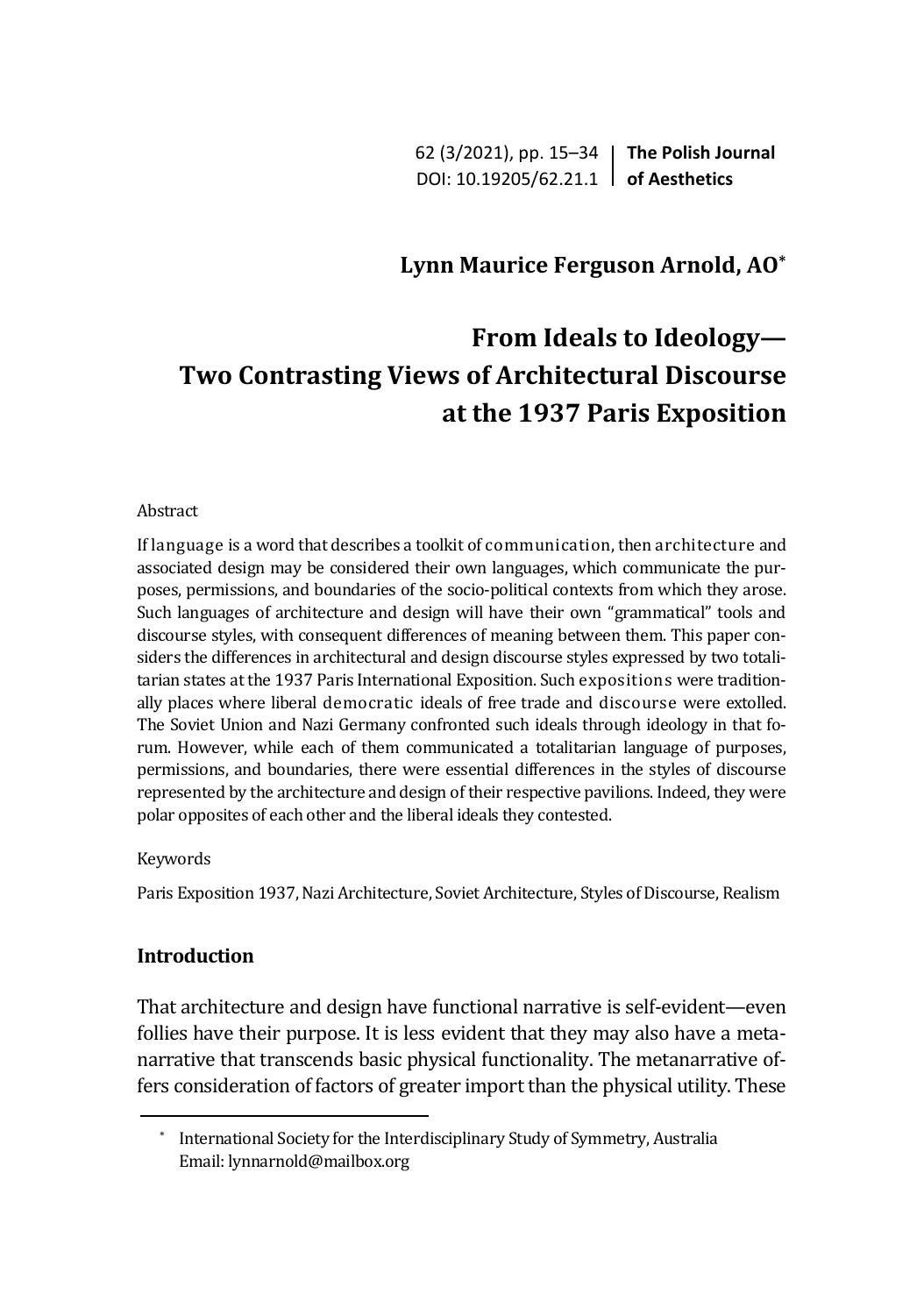include ambience and aesthetics, but at a deeper level, they may be aspirational, promoting an idealisation of where society could be. Alain de Botton (2008, 137, 140) cites Friedrich Schiller as suggesting that art is "an absolute manifestation of potential' and that it is 'an escort descended from the world of the ideal"; from which he develops the concept of "idealised architecture" and the "project of idealisation"; the concept of the project being a style of discourse for achieving a goal. This paper proposes that international expositions, through their architecture and design, created a genre of discourse style which aspires to such idealisation.

\_\_\_\_\_\_\_\_\_\_\_\_\_\_\_\_\_\_\_\_\_\_\_\_\_\_\_\_\_\_\_\_\_\_\_\_\_\_\_\_\_\_\_\_\_\_\_\_\_\_\_\_\_\_\_\_\_\_\_\_\_\_\_\_\_\_\_\_\_\_\_\_\_\_\_\_\_\_\_\_\_\_\_\_\_\_\_\_\_\_\_\_\_\_\_\_\_\_

Notwithstanding the diverse interpretations resulting from multinational participation in such events, broadly speaking, liberal democratic ideals of free trade and endeavour in a spirit of plurality have constituted the *telos* of the project of idealisation of international expositions. However, in the interwar period, two -isms—the Communism of Josef Stalin and the national socialism of Adolf Hitler, confronted that liberal idealisation with alternative metanarratives. This paper explores those alternative propositions and their contrasting characters.

#### **International Expositions 1851–1937**

International Expositions were not only a product of the Industrial Revolution with its need for the opening of world trade but also statements of projects of idealisation. *Hunt's Handbook to the Official Catalogues* of the first such exposition, the *Great Exhibition of the Industry of All Nations* held in the purpose-built Crystal Palace in London in 1851, described the purpose of that inaugural event thus:

The Great Exhibition is […] a great exemplification of the present state of human industry and the efforts of the mind. We perceive in it the complete illustration of the application of science to all the purposes of use and ornament; we discover how far man has advanced in his knowledge of the physical agencies […] (Hunt 1851, vi).

In the following three-quarters of a century, many more expositions were convened, leading to a desire for a formal definition of purpose. Consequently, the Paris Convention of 1928 defined a fundamental purpose for such expositions as being "the education of the public: it may exhibit the means at man's [sic] disposal for meeting the needs of civilisation, or demonstrate the progress achieved in one or more branches of human endeavour or show prospects for the future" (Protocol to Amend the Conven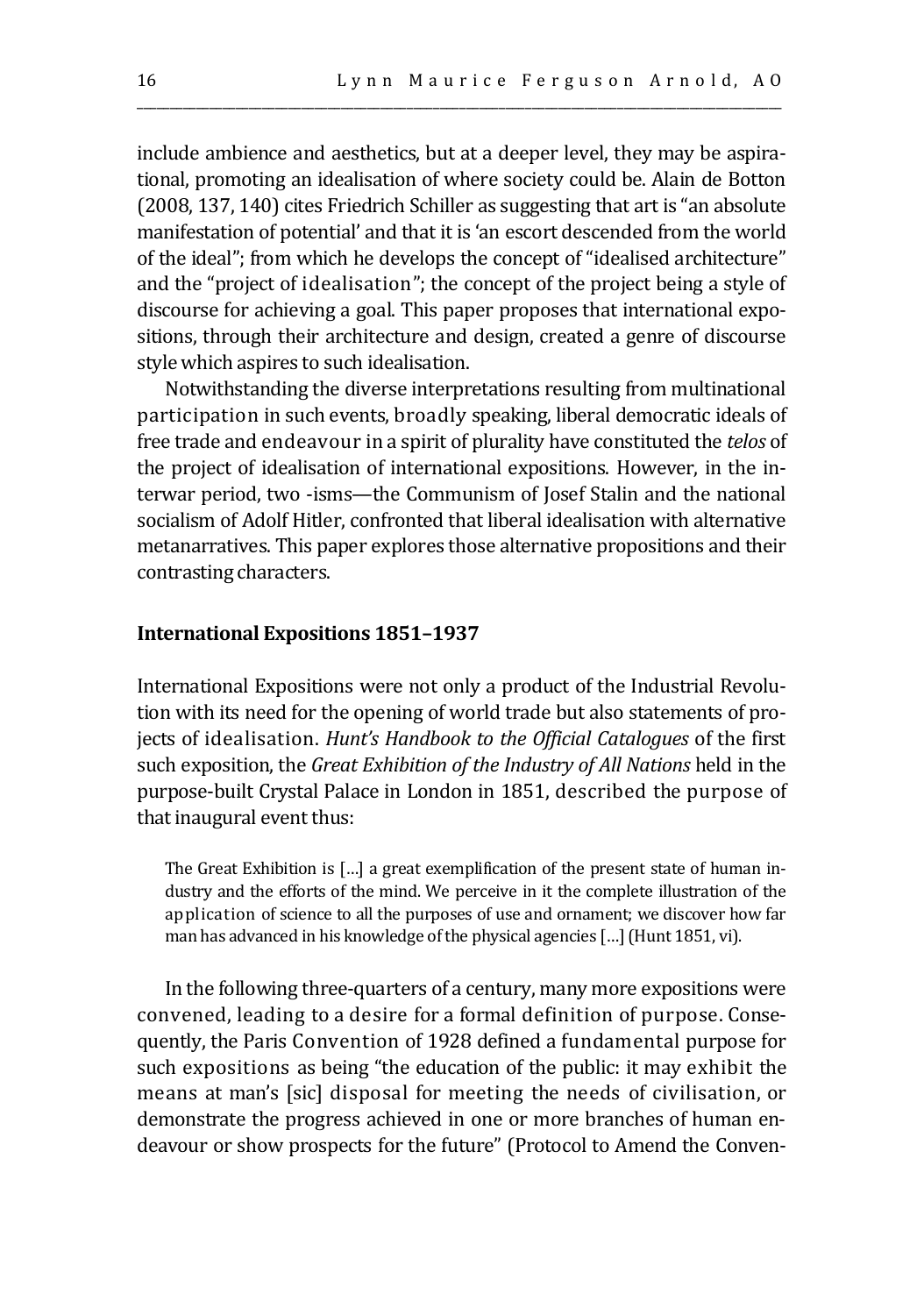tion Signed at Paris on the 22<sup>nd</sup> of November 1928 Relating to International Exhibitions; www.bie-paris.org/site/images/stories/files/BIE\_Convention eng.pdf). It was in this context, which was also in the wake of World War I and the Great Depression, that the 1937 Paris exposition was convened.

\_\_\_\_\_\_\_\_\_\_\_\_\_\_\_\_\_\_\_\_\_\_\_\_\_\_\_\_\_\_\_\_\_\_\_\_\_\_\_\_\_\_\_\_\_\_\_\_\_\_\_\_\_\_\_\_\_\_\_\_\_\_\_\_\_\_\_\_\_\_\_\_\_\_\_\_\_\_\_\_\_\_\_\_\_\_\_\_\_\_\_\_\_\_\_\_\_\_

### **Paris 1937—Ideological Rivals Face Off Through Structure and Design**

The plan for an *Exposition Internationale des Arts et Techniques dans la Vie Moderne*, approved in 1929 by the French parliament, was proposed to be a conceptual successor to the seminal 1925 *Exposition des Arts Décoratifs Modernes*. That exposition gave rise to the Art Deco movement, which defined much of the international architectural discourse of the following decades.

The exposition ran from May to November 1937 with a visual centrepiece of the Eiffel Tower, the 1889 exposition's relic. It had been intended for replacement by a much larger (700 m) and more modern structure, the *Phare du Monde* (Lighthouse of the World), but this never eventuated due to budget constraints. The exhibition site was bounded by the Trocadéro at one end and the École Militaire at the other with the unintentionally ironic *Avenue de Paix*, connecting them through the footprint of the Eiffel Tower. In the *esprit du temps* of the 1930s, planners had intentionality as to the central juxtaposed location of two key pavilions—those of the Soviet Union and Nazi Germany. Though elected a year earlier on an anti-fascist platform, Leon Blum's Popular Front government felt an urgent need to appease a resurgent Germany hoping to discourage it from hostile behaviour towards France by diverting its energies eastward against the Soviets.

Arthur Chandler wrote that the 1937 *Exposition Internationale des Arts et Techniques dans la Vie Moderne* "faced some of the most important dualisms that divided humanity against itself: the split between Paris and the provinces, between France and her colonies, between art and science, between socialism and capitalism, between fascism and democracy" (Chandler 1988, 9). Yet, the most visible dualism at that exposition was between Communism and national socialism.

*The Bystander* of the 7th of July 1937 (Fig. 1) described these two pavilions and their juxtaposition: "They are a fine pair […] each pavilion as it faces its rival, towers ambitiously into the Paris sky. The Reich eagle, ineffably contemptuous, perches on its swastika above the austere square-columned German tower, which looks at once permanent, arrogant, and sober. Over the way the Russian [sic] façade, faintly reminiscent of a cathedral, carries its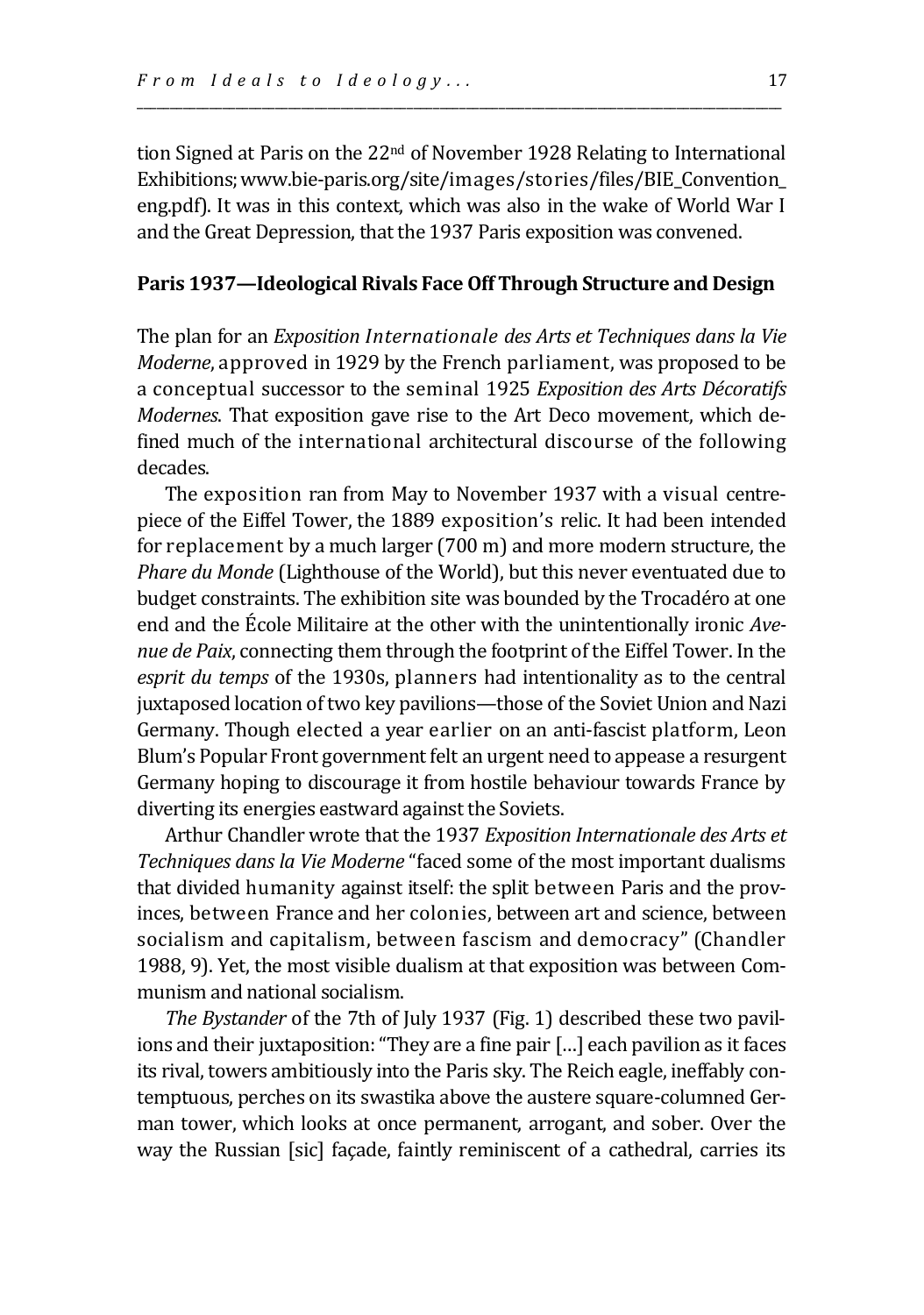stupendous burden of sculpture, the young Soviet workers bear the hammer and sickle forward with an extraordinary intensity of challenge and triumph. It is, in fact, a queer drama of politics and architecture."

\_\_\_\_\_\_\_\_\_\_\_\_\_\_\_\_\_\_\_\_\_\_\_\_\_\_\_\_\_\_\_\_\_\_\_\_\_\_\_\_\_\_\_\_\_\_\_\_\_\_\_\_\_\_\_\_\_\_\_\_\_\_\_\_\_\_\_\_\_\_\_\_\_\_\_\_\_\_\_\_\_\_\_\_\_\_\_\_\_\_\_\_\_\_\_\_\_\_

The 1937 Paris Exposition was an extraordinary showcase of national achievement and aspiration given the febrile socio-politico context which had arisen from the devastation of the "war to end all wars" and the Great Depression a decade later—all of which had been accompanied by the birth of quintessentially "modern" -isms in the form of Communism and national socialism/fascism. This study deals solely with the Soviet and German pavilions at that exposition. However, other pavilions also echoed similar themes such as the Spanish (with its display of Picasso's *Guernica* amid that country's raging civil war) and the Italian (with its assertion of Italian fascism under the leadership of Mussolini in the wake of Filippo Marinetti's 1920 *Manifesto de Futurismo*).



© Illustrated London News Ltd Mary Evans

## **The Soviet Pavilion**

In their 1935 brief for the pavilion, Soviet officials wrote: "The USSR pavilion must in itself be an exhibition object, expressing the expansion of socialist culture, art (and) technology" (Kangaslahti 2011, 193).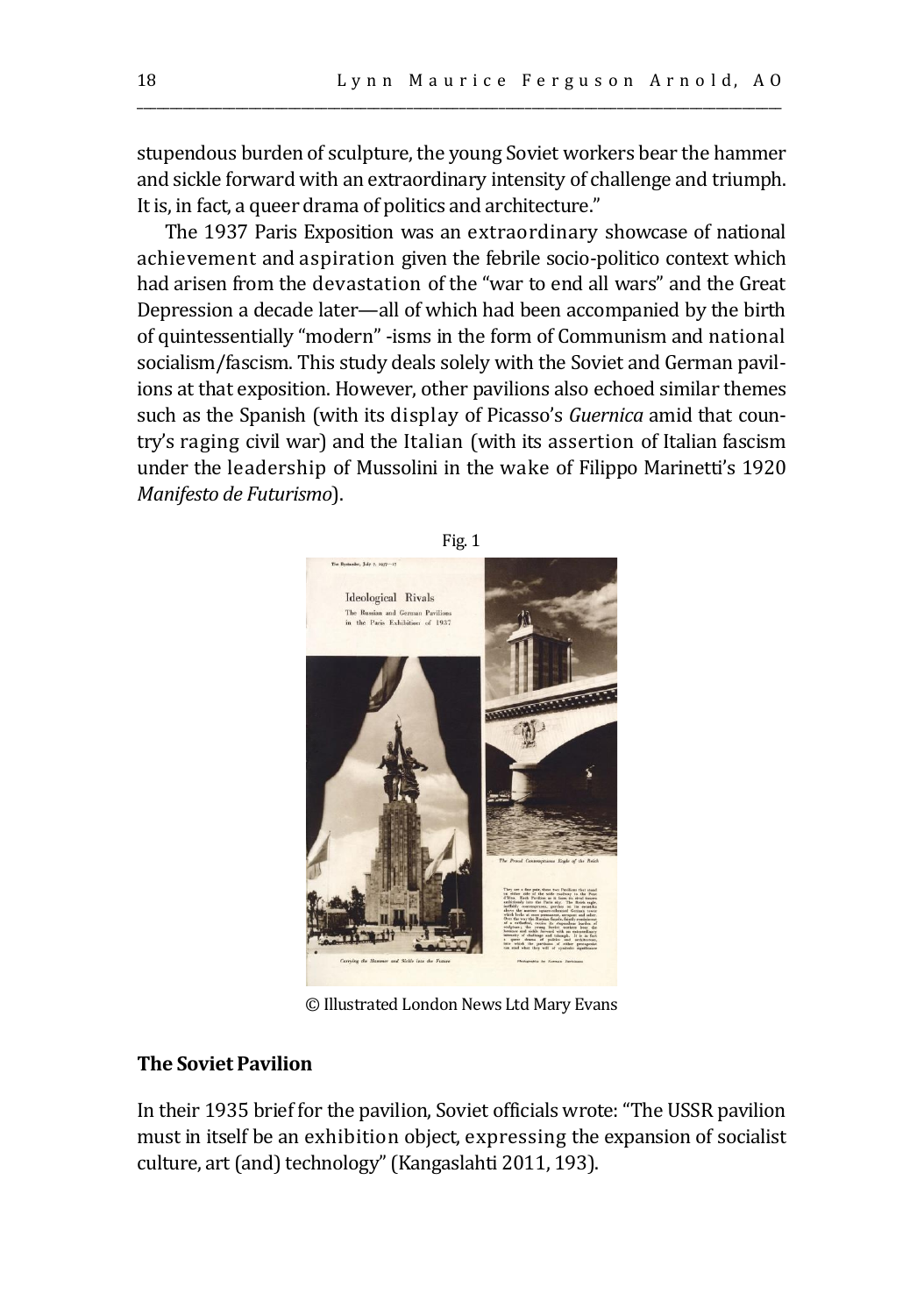Designed by Boris Iofan, the Soviet pavilion in Paris was a product of an "ecumenical" phase of Soviet architecture reflecting Stalin's internationalist agenda "to consolidate (the Soviet Union's) position on the international scene and simultaneously legitimise its image with […] leftist movements" (Udovički-Selb 2015, 42). This phase was during the Third International (or Comintern) era, whose seventh world congress in 1935 had advocated popular front tactics in a global contest against fascism and, therefore, downplayed class warfare, adopting a *realpolitik* of collaboration even with capitalist states.

\_\_\_\_\_\_\_\_\_\_\_\_\_\_\_\_\_\_\_\_\_\_\_\_\_\_\_\_\_\_\_\_\_\_\_\_\_\_\_\_\_\_\_\_\_\_\_\_\_\_\_\_\_\_\_\_\_\_\_\_\_\_\_\_\_\_\_\_\_\_\_\_\_\_\_\_\_\_\_\_\_\_\_\_\_\_\_\_\_\_\_\_\_\_\_\_\_\_

It was beyond coincidence then that, notwithstanding the massive Mukhina statue atop the pavilion, its design echoed the Rockefeller Centre, whose first buildings had been completed in New York only four years earlier and which had been "widely publicised in the Soviet architectural press" (Udovički-Selb 2012, 39).

#### **The German Pavilion**

Like the Soviet pavilion, the German one was an expression of its authoring ideology. In the pavilion guidebook, Wilhelm Lotz wrote: "[the] building is a powerful display of the forces of a nation and the expression therein of its vital energy" (Kangaslahti 2011, 197).

Albert Speer, its designer, was delighted to be involved in the "construction of a new monument of the national socialist disposition realised after the will of the Führer" (cited in Fickers 2008, 294). At the same time, Gastón Gordillo quoted Speer as admitting that Nazi monumentality was a "nouveau riche architecture of prestige" with an "urge to demonstrate one's strength" (Gordillo, 2015, 61). It was undoubtedly self-consciously resistant to any Art Deco influence.

Though not as tall as the German, the Soviet pavilion was called a *небоскрёб* (*Neboskryob*—literally, a cloud scraper), whereas Speer's *Deutsches Haus* was referred to as a *Hochhaus* (a tall house or building), not a *Wolkenkratzer* (German for skyscraper) standing solid and stolid in the ground rather than reaching for the sky.<sup>1</sup>

Contemporary observers saw the two pavilions as combatants confronting each other (Fig. 2). However, the original French intention for their placement close to each other had been as engines of a C20 dialectic astride

<sup>1</sup> This is not an idle point, in 1937 Fritz Höger, who had hoped to be named *Reich Staatsarchiteken*, designed a 250 m skyscraper to be built in Hamburg and which was to be named *Gauhochhaus*(Regional High House).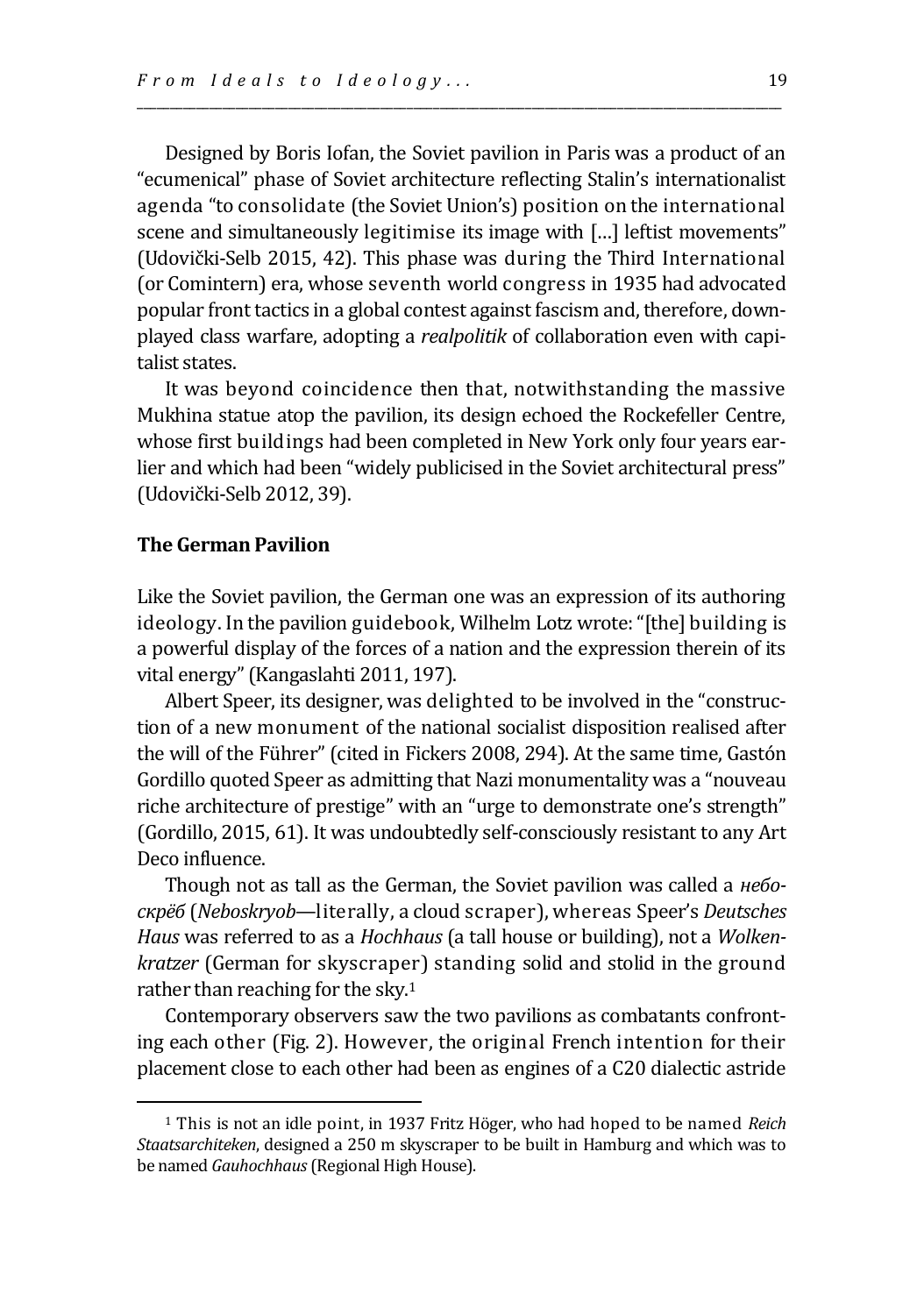the Avenue of Peace visually separated by the Eiffel Tower, an icon of Liberty, Equality, and Fraternity, which had been erected according to its architect Gustav Eiffel "as an expression of gratitude to the Revolution of 1789" [Laws, in Art and Political Crises: The 1937 Paris International Exposition (https://culturedarm.com/1937-paris-international-exposition/)].

\_\_\_\_\_\_\_\_\_\_\_\_\_\_\_\_\_\_\_\_\_\_\_\_\_\_\_\_\_\_\_\_\_\_\_\_\_\_\_\_\_\_\_\_\_\_\_\_\_\_\_\_\_\_\_\_\_\_\_\_\_\_\_\_\_\_\_\_\_\_\_\_\_\_\_\_\_\_\_\_\_\_\_\_\_\_\_\_\_\_\_\_\_\_\_\_\_\_



Fig. 2

Source: Alamy Photos

## **Elements of Discourse**

This study contends that there were essential differences in the styles of discourse evinced by both the Soviet and German pavilions. Danilo Udovički-Selb has argued that "though both of the Paris pavilions were composed of a pedestal and a statue, each belonged to disparate architectural territories" (Udovički-Selb 2015, 32). In order to consider those disparate architectural territories, it needs to be understood that different styles of discourse were involved and that they each embodied distinct interpretations of a complex of sub-components. In considering the styles of the discourse of the Soviet and German pavilions, it is therefore essential to examine the "lexicon" of sub-components constituting the language of architecture and design discourse. An examination of the discourse sub-components of Shape, Vector, Colour, Art, Technology, the Anthropic, and the Image of Leader follows. There will then be a consideration of how these discourse sub-components were woven together to create "languages" of architecture and design com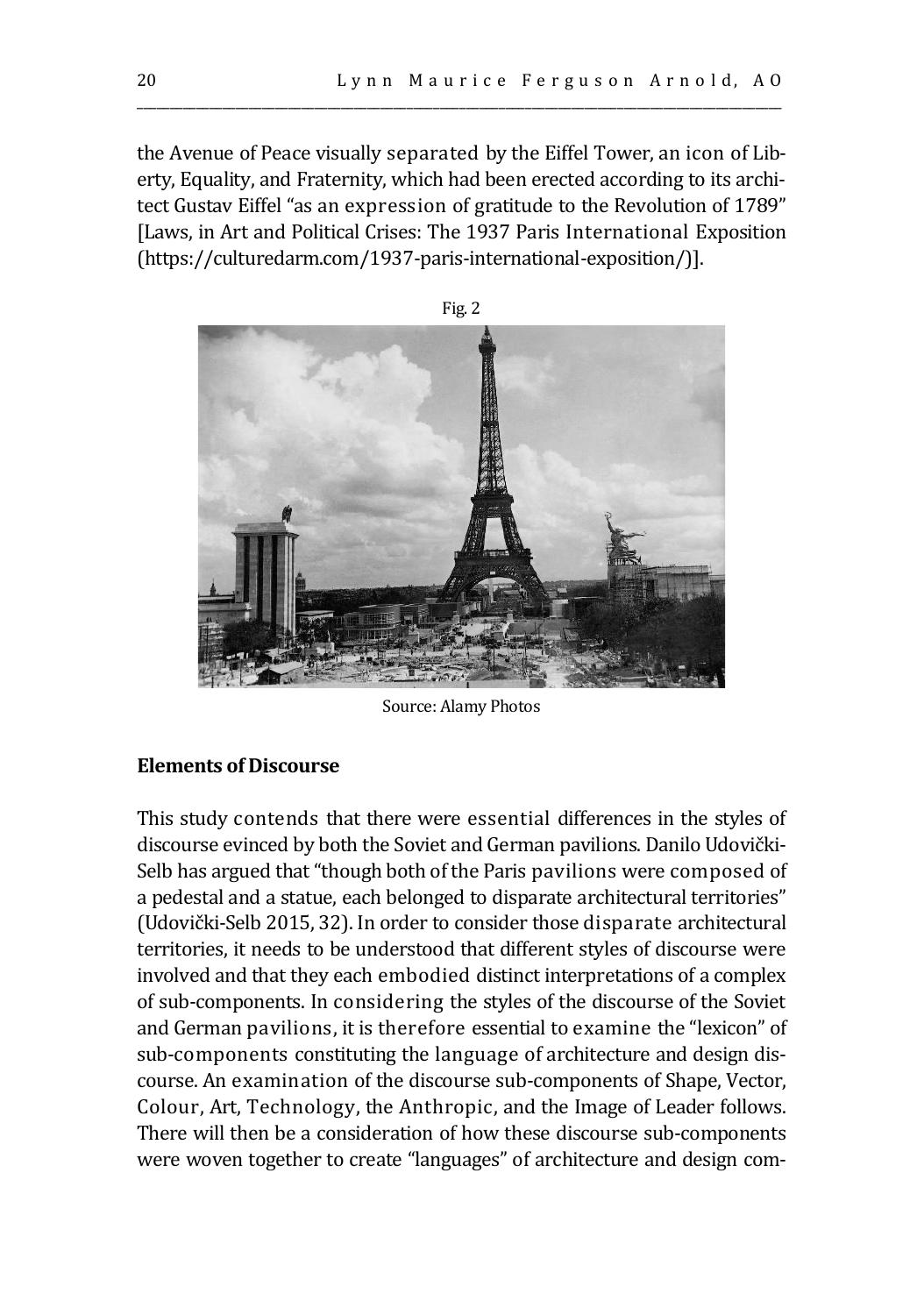municating the idealised visions of the Soviet and German ideologies, which contrasted with each other and the liberal democratic aspirations of such expositions.

\_\_\_\_\_\_\_\_\_\_\_\_\_\_\_\_\_\_\_\_\_\_\_\_\_\_\_\_\_\_\_\_\_\_\_\_\_\_\_\_\_\_\_\_\_\_\_\_\_\_\_\_\_\_\_\_\_\_\_\_\_\_\_\_\_\_\_\_\_\_\_\_\_\_\_\_\_\_\_\_\_\_\_\_\_\_\_\_\_\_\_\_\_\_\_\_\_\_

## **The Discourse of Shape**

To initial observation, the Soviet and German pavilions represented similar shapes that mirror-imaged each other across the Avenue de Paix. Each had a tall entry structure complemented by a horizontal body containing an exhibition space with an inner sanctum at the rear.

The German entry structure was the tallest pavilion building at the exposition. Speer asserted<sup>2</sup> a reactive element to his design since he claimed to have seen plans for the Soviet pavilion before its construction, which impacted his ideas. He had determined to make the German pavilion taller but, more significantly, he intended it as a bulwark, writing that he "designed a cubic mass […] which seemed to be checking this onslaught (of the Soviet statue), while from the corner of my tower an eagle with the swastika in its claws looked down on the Russian sculptures" (Speer 130 cited in Kangaslahti, 2011, 196-197).

A common feature of the two, however, was that each was a "sampler" of grander projects envisaged by their architects, which were themselves displayed by maquettes inside each pavilion—namely, Iofan's Palace of the Soviets and Speer's Deutsche Haus, a much larger building proposed for the Nuremberg complex started in 1934. Indeed, Speer had indicated his pavilion was a "guide(s) for future construction in Germany" (cited in Fiss 2002, 321).

The Soviet tower, embodying as it did Art Deco design principles first popularised at the 1925 Paris exposition, was as "active" as the German was "reactive." The tower of the Soviet pavilion invoked the imagery of a ship's prow sailing forth, while the side elevation of the whole was suggestive of a locomotive pulling carriages. The German pavilion contained no such symbolism of movement; instead, it "stood as a motionless stud" (Udovički-Selb 2015, 32).

<sup>2</sup> It should be noted that Karen Fiss has demonstrated the improbability of Speer's claim (Fiss 2002, 60).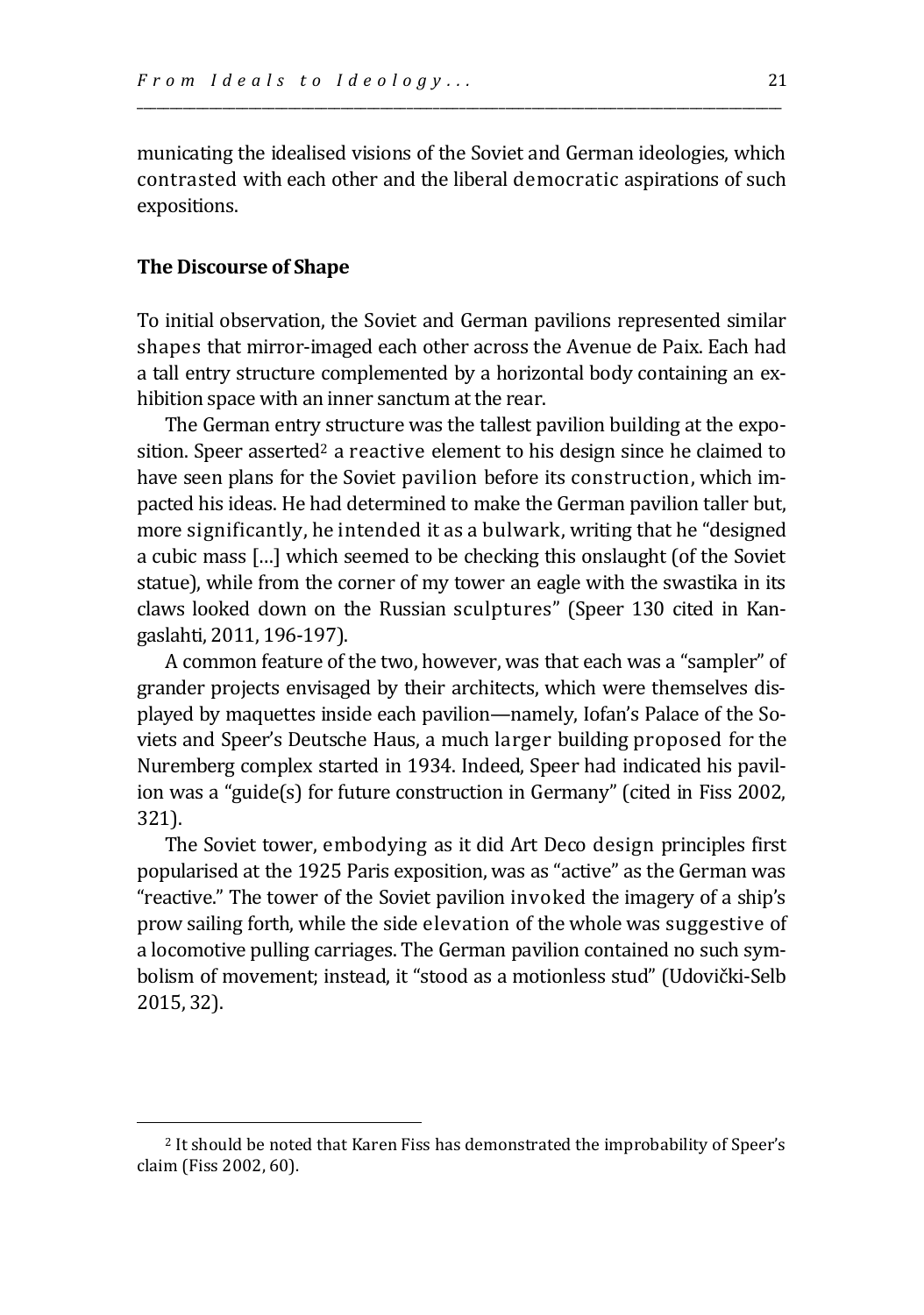## **The Discourse of Vector**

There was a significant contrast between the two structures. A consideration of implied motion or stasis in the two pavilions is suggestive of symbolic directional vectors in the design of both buildings. Fig. 3 superimposes my suggestion of the intent of the respective architects for those vectors on the cross-section design of each pavilion.

\_\_\_\_\_\_\_\_\_\_\_\_\_\_\_\_\_\_\_\_\_\_\_\_\_\_\_\_\_\_\_\_\_\_\_\_\_\_\_\_\_\_\_\_\_\_\_\_\_\_\_\_\_\_\_\_\_\_\_\_\_\_\_\_\_\_\_\_\_\_\_\_\_\_\_\_\_\_\_\_\_\_\_\_\_\_\_\_\_\_\_\_\_\_\_\_\_\_



Source: https://culturedarm.com/1937-paris-international-exposition/

There were two implicit vectors in the German pavilion—the downward, foundational gravitas of the entry tower from which a vertical aspiration might arise and the slightly inclining horizontal trajectory through the length of the exhibition space towards the inner sanctum at the rear. Udovički-Selb has written about the tower as a "deeply rooted, solitary pillar" (Udovički-Selb 2015, 32). There was a sense that the tower's solidity was anchored in a mythical past, the Wagnerian myth. Udovički-Selb has noted that the crystalline appearance of the tower evoked "the crystal architecture found in German medieval mythology" (op. cit., 34). The downward vector, rooting Germany in its past, enabled a corresponding upward vector that suggested a phoenix rising from the ashes of the First World War and the 1920s, a phoenix in the form of an eagle holding a swastika.

The two directions of the vertical vector, arising from meta-cultural origins and twentieth-century *Zeitgeist*, joined an inclining horizontal vector through the body of the pavilion. The guidebook to the German pavilion spoke of a "fundamental harmony" in the building as a whole and hence a unity between these two vectors. From this harmony, "a powerful display of the forces of a nation and the expression therein of its vital energy" was generated (cited in Kangaslahti 2011, 197). The exhibition spaces through which visitors progressed led to a quasi-altar in an inner sanctum at the pavilion's rear. There the German eagle with a swastika emblazoned on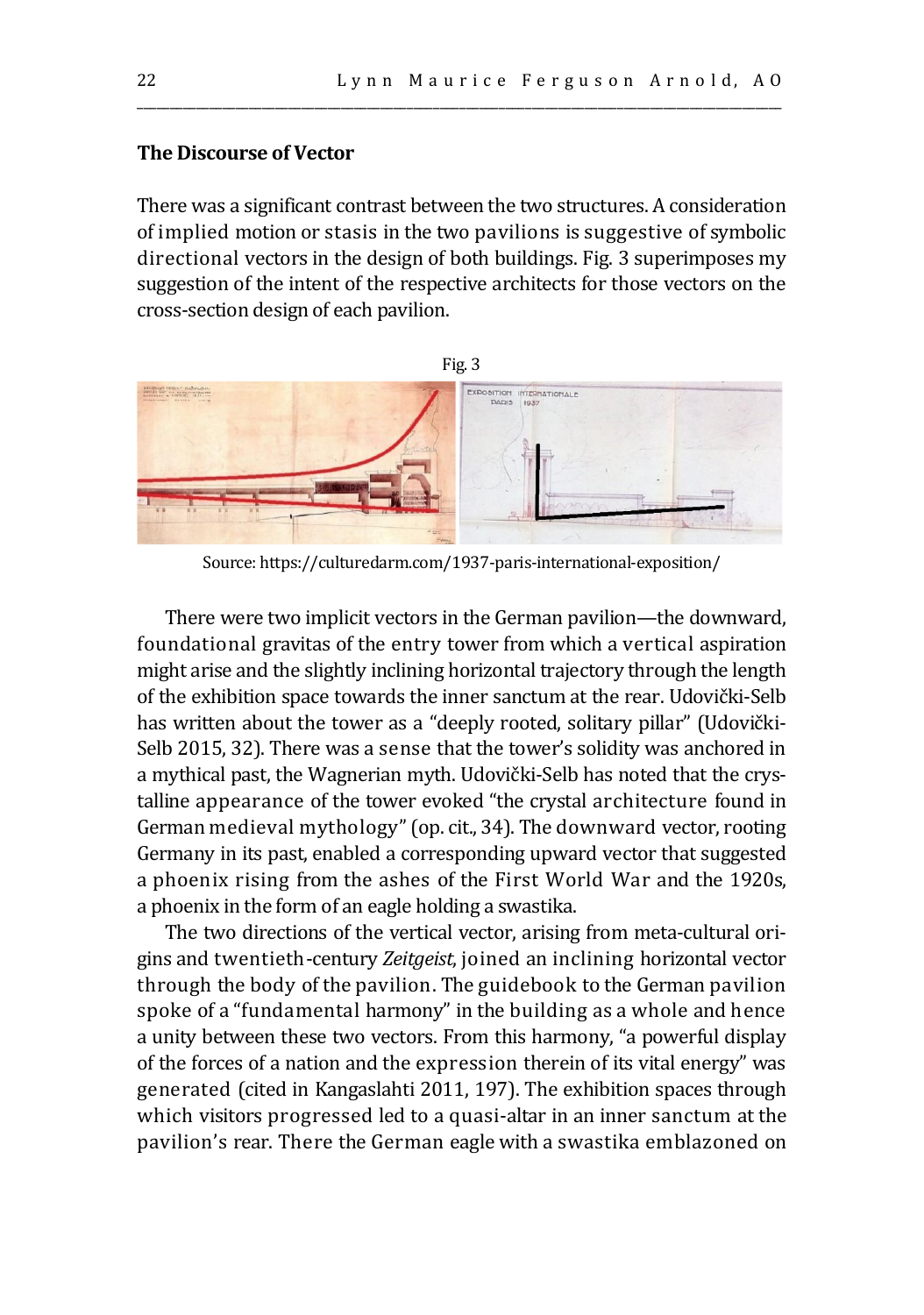a back-lit lead-light window loomed over four braziers standing altar-like before it. The message was clear, visitors entering through a portal redolent of a newly revitalised Germany built upon a historical myth would traverse through the displays of German accomplishment and then onto an altar to German millennialism—the idealisation of the so-called thousand-year Reich.

\_\_\_\_\_\_\_\_\_\_\_\_\_\_\_\_\_\_\_\_\_\_\_\_\_\_\_\_\_\_\_\_\_\_\_\_\_\_\_\_\_\_\_\_\_\_\_\_\_\_\_\_\_\_\_\_\_\_\_\_\_\_\_\_\_\_\_\_\_\_\_\_\_\_\_\_\_\_\_\_\_\_\_\_\_\_\_\_\_\_\_\_\_\_\_\_\_\_

By contrast, the Soviet pavilion contained two different vectors. Firstly, an inclining vector led through the entry portal up a staircase to the exhibition space and then onto the inner sanctum at the rear. The grand staircase leading to the exhibition space seemed to evoke a glorious reversal of the staircase chaos depicted in the iconic 1925 film *Battleship Potemkin*; thanks to Soviet policy, the staircase seemed to say, people could now ascend to a brighter future rather than live terrified under Tsarist oppression. After arriving at the inner sanctum, the now "liberated" populace would recognise the need for leadership and encounter Stalin ready to lead them forth.

From this encounter, a second vector then arose, one of a surging upswing. The physical end of the pavilion represented the start of an aspirational journey, from the statue of the "beloved" leader Stalin in an upward sweep back through the exhibition space up the entry tower to the statue atop of the outstretched arms of the male factory worker and female collective farm worker—the idealisation of the ultimate global victory of the proletariat.

## **The Discourse of Colour**

Externally, both pavilions were steel structures faced with pink granite and interstitial mosaics in the German pavilion, and Samarkand marble and Black Sea porphyry in the Soviet. However, internally the use of colour was different. The colour contrast of the interior of the two pavilions was more marked than the exterior. Fig. 4 contains a photo from each interior—on the left the Soviet, on the right the German.

The Soviet pavilion was strongly influenced by Art Deco's metaphysical adherence to white, a theme not followed in the German pavilion. The 1925 Paris Art Deco Exposition had idealised the status of white as a colour, imbuing it with significance beyond being either the aggregation of all colours or an emblem of purity. Le Corbusier, for example, extolled whitewashing over the coloured past, proclaiming it as his *Loi Ripolin* (Ripolin Law, after a famous brand of white paint of the time). He wrote about the virtue of a compulsory whiteness which would bring an "inner cleanness […] (a) refusal to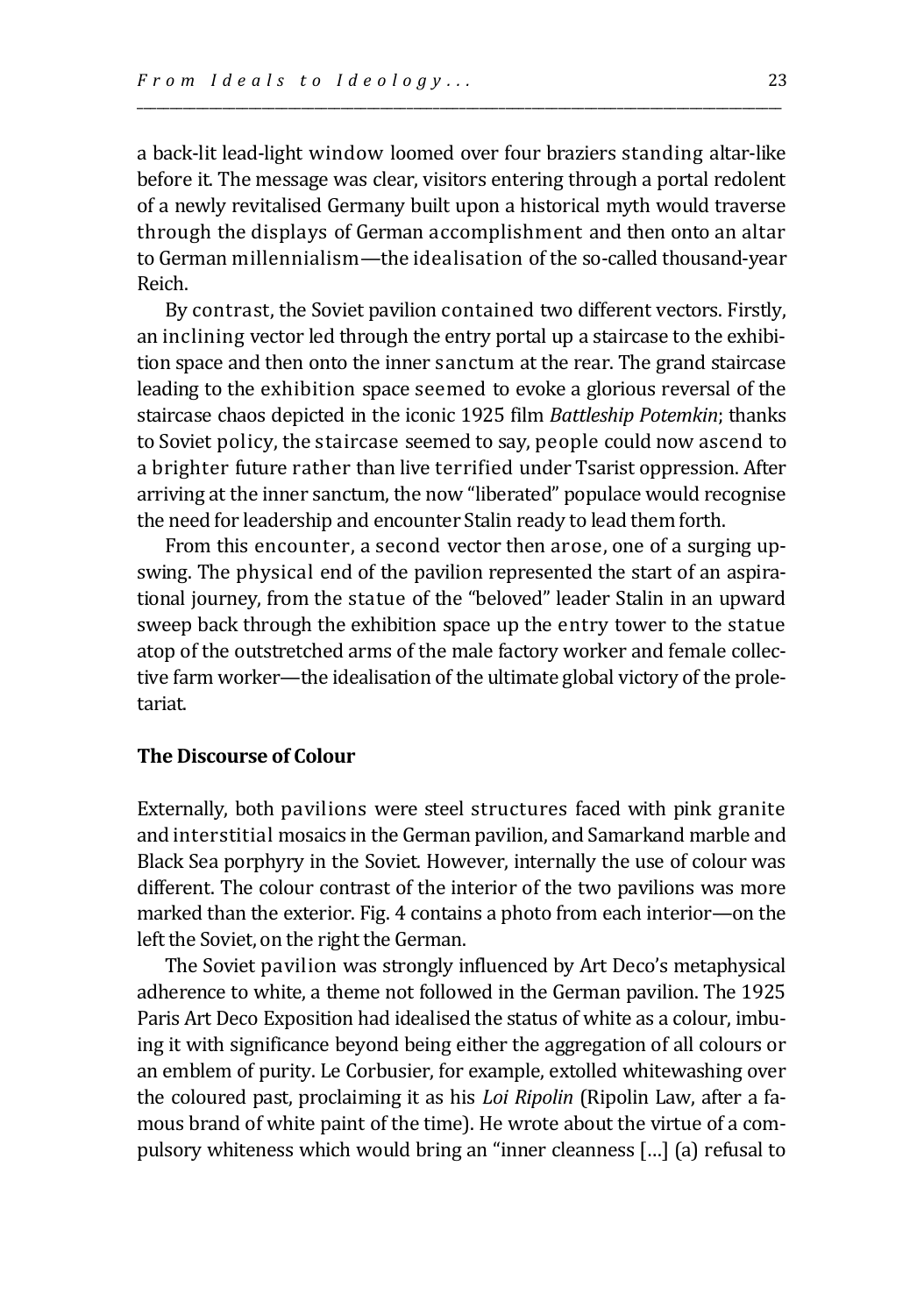allow anything at all which is not correct, authorised, intended, desired, thought-out: no action before thought" (le Corbusier 1987, 188). Here white was neither the spectral containment of all colours nor an emblem of purity. It had become the antithesis of all colours and thus became a Year Zero in a culture abandoning polychrome ideological ambiguity for monochrome unity of purpose. White backdrops, therefore, predominated in the interior of the Soviet pavilion.

\_\_\_\_\_\_\_\_\_\_\_\_\_\_\_\_\_\_\_\_\_\_\_\_\_\_\_\_\_\_\_\_\_\_\_\_\_\_\_\_\_\_\_\_\_\_\_\_\_\_\_\_\_\_\_\_\_\_\_\_\_\_\_\_\_\_\_\_\_\_\_\_\_\_\_\_\_\_\_\_\_\_\_\_\_\_\_\_\_\_\_\_\_\_\_\_\_\_

On the other hand, in the central exhibition hall, the German pavilion used deeply coloured, decorative wallpaper, which, combined with chandeliers, created a C19 opulence amidst which the products and achievements of the Third Reich were rather awkwardly displayed. Kangaslahti likened the effect to *Kunstkammern* (art galleries) of the late C19 (*ibidem*, 198). Karen A. Fiss has described the intentionality of such nostalgic design, "a reactionary turn back to nineteenth-century aesthetic codes," as being an effort "to mask the contradictions between Nazi *Völkisch* rhetoric and politicaleconomic reality" by citing the German philosopher Ernst Bloch, who wrote of the "aesthetic of the *gute Stube* or parlour" in his study of fascism, *Erbschaft dieser Zeit* (Heritage of our Times) (Fiss 2002, 326). A modernist element strangely complemented the nostalgic colouring of the walls: red flooring, made from the German-invented synthetic rubber, evocative of the predominant colour on the Nazi flag and which "went unnoticed" as the public consumed the pavilion's peace rhetoric which concealed "the rumbling of Germany's new war industry" (Udovički-Selb 2015, 37).



Left photo: Manuscripts and Archives Division, The New York Public Library Right photo: Alamy Photos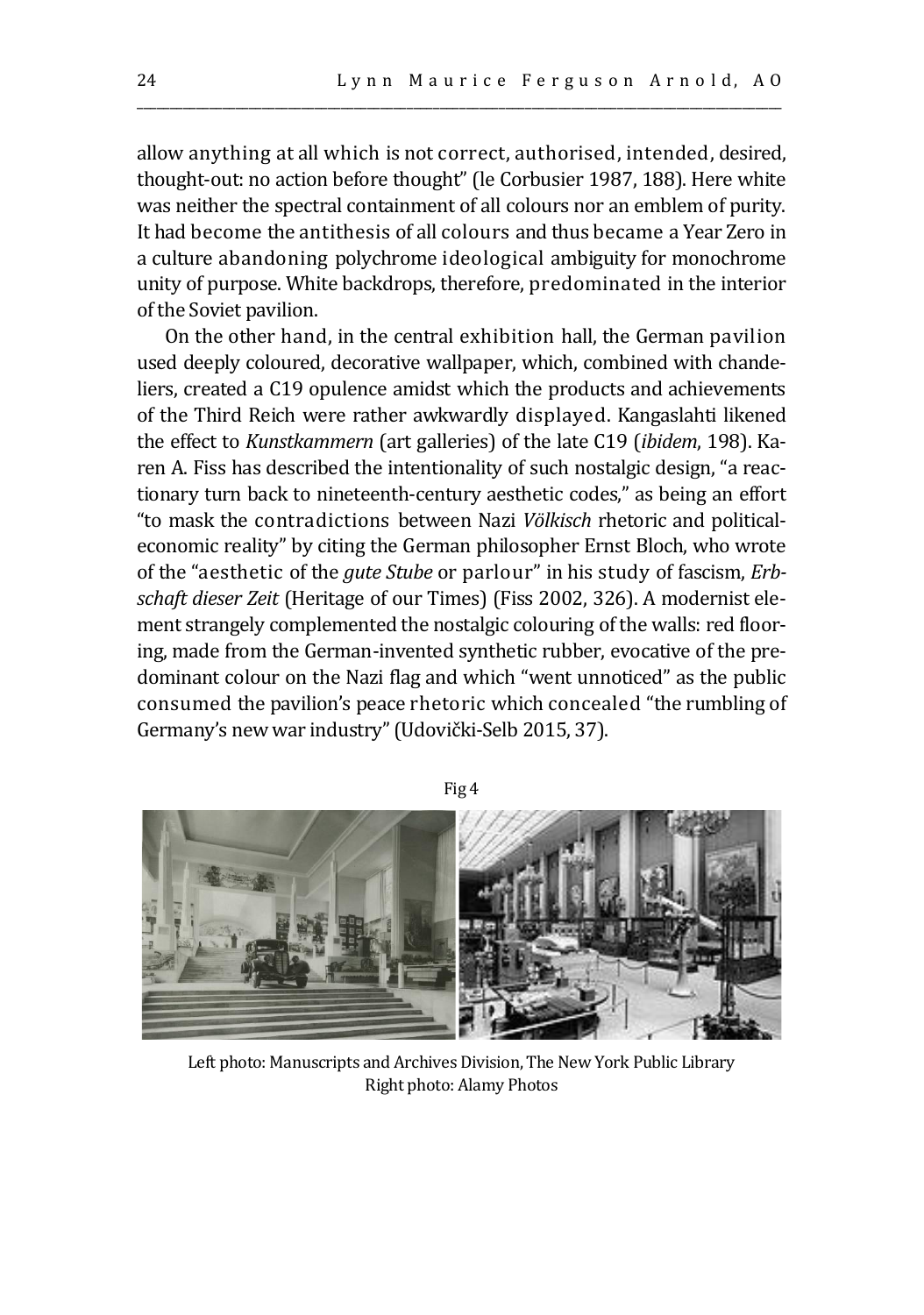#### **The Discourse of Art**

Reference will be made shortly (in The Discourse of the Anthropic) to the statuary on display in both pavilions. However, paintings were also used extensively within each pavilion.

\_\_\_\_\_\_\_\_\_\_\_\_\_\_\_\_\_\_\_\_\_\_\_\_\_\_\_\_\_\_\_\_\_\_\_\_\_\_\_\_\_\_\_\_\_\_\_\_\_\_\_\_\_\_\_\_\_\_\_\_\_\_\_\_\_\_\_\_\_\_\_\_\_\_\_\_\_\_\_\_\_\_\_\_\_\_\_\_\_\_\_\_\_\_\_\_\_\_

Both pavilions eschewed the widespread use of photographic images, preferring to use paintings as mural backdrops instead. There was some irony in this, given that both Soviet and Nazi German propaganda in the early 1930s had seen effective use of photographic images and montages to create an intensely modern sense of ideological achievement. However, by 1937 there were different agendas in play for both countries. In the case of the German pavilion, Gisèle Freund noted that "it is a myth which prevails upon man", which left no room for "photographic realism" (Kangaslahti, 2011, 198). Romy Golan has written, "the staging of the cultic effect […] was so successful that photographs seemed to have all but disappeared" (Golan 2018, 139-140).

In the case of the Soviets, previous advocates of the realism of the photographic image such as Gustav Klutsis had, by 1937, been humiliated into backing down, stating that "the assertions […] that the photo and photomontage have as their goal to squeeze out and replace painting and drawing are completely ridiculous and inaccurate" (ibidem, 137).

Thus by 1937, the artistic mythic suggestion had replaced photographic verisimilitude with painted image replacing the photographic ideology had replaced reality. However, the genres used in each case were different— Socialist Realism in the Soviet pavilion and Romantic Realism in the German one.

Socialist Realism, an art form designed to reflect and promote the ideals of a socialist society, had become "the official style of Soviet culture" in 1934 (first espoused at the First Congress of Soviet Writers). In the Soviet pavilion, a classic example was a large wrap-around mural in the inner sanctum of the Soviet pavilion which had been painted by Aleksandr Dejneka, portraying an idealisation of racial and cultural harmony in the Soviet Union showing "an airy, almost floating group of people dressed in white […] smiling as they advanced behind their leader" (Udovički-Selb 2012, 44).

In the case of Nazi Germany, T. W. Adorno wrote that Joseph Goebbels had spoken of Romantic Realism, a classically derived artform, as the new official doctrine for Nazi art (cited in Dahlhaus 1985, 58). Thus, artwork in the German pavilion, rooted in romantic imagery, consisted of "oil paintings of picturesque German landscapes and allegorical compositions" (Fiss, 328).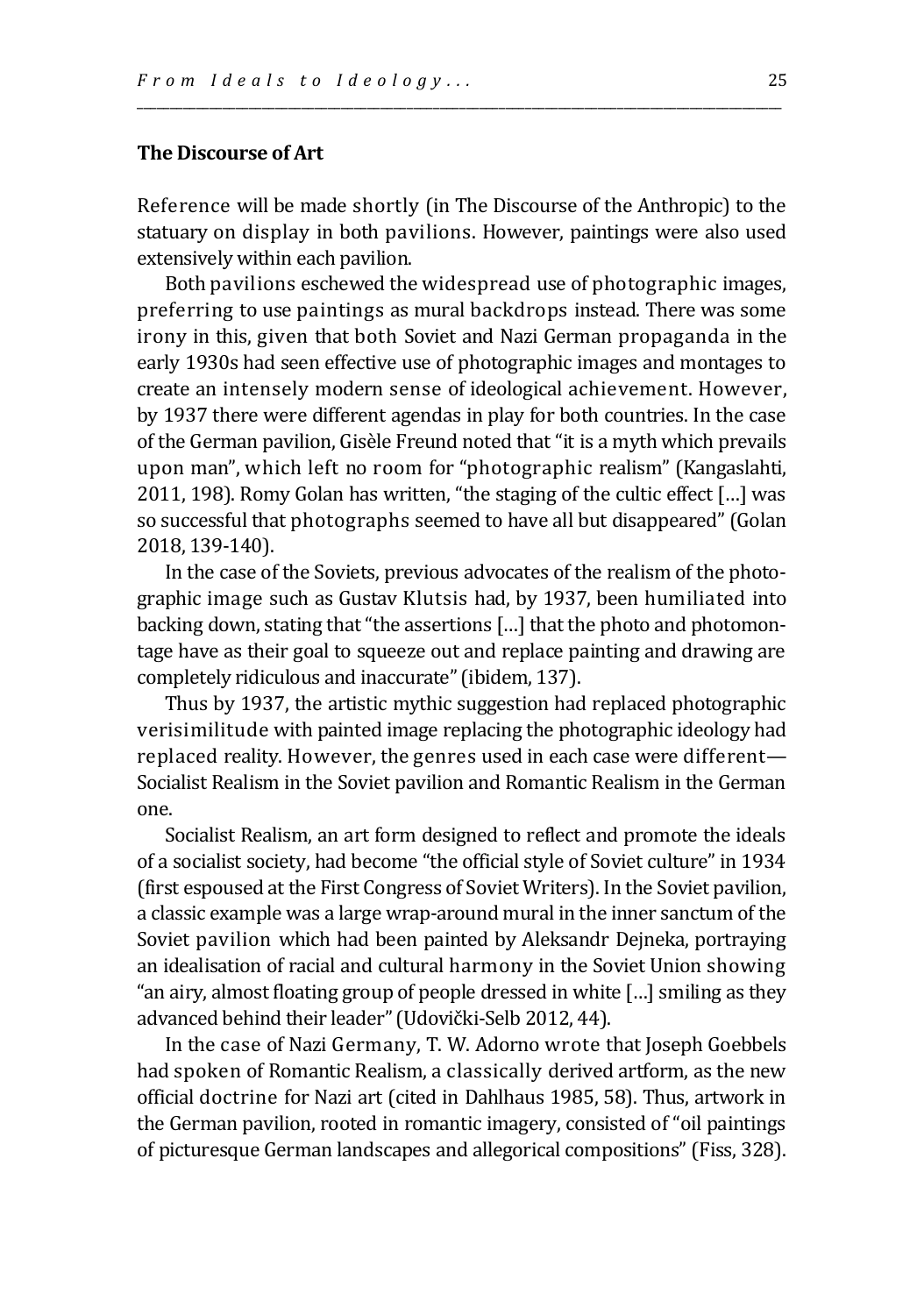Perhaps by coincidence, the display in the German pavilion in Paris simultaneously took place with the antithetical *Entarte Kunst* (Degenerate Art) exhibition on display in Munich, displaying "denigrated artworks considered to be the products of decadent, Judeo-Bolshevist modernism" (ibidem).

\_\_\_\_\_\_\_\_\_\_\_\_\_\_\_\_\_\_\_\_\_\_\_\_\_\_\_\_\_\_\_\_\_\_\_\_\_\_\_\_\_\_\_\_\_\_\_\_\_\_\_\_\_\_\_\_\_\_\_\_\_\_\_\_\_\_\_\_\_\_\_\_\_\_\_\_\_\_\_\_\_\_\_\_\_\_\_\_\_\_\_\_\_\_\_\_\_\_

#### **The Discourse of Technology**

Both Soviet and German pavilions sought to show the application of technology as part of their ideological narrative. Two areas of technology, however, highlighted their very different approaches.

The first difference is in automotive technology. Returning to Fig. 4, a streamlined prototype Mercedes racing car could be seen in the German pavilion; while in the Soviet, there was a mass-produced sedan (GAZ M-1) manufactured under the Ford Motor company's license. One is an example of innovative technology, the other derivative.

In the second, technologies of the moving image, the Soviet pavilion was content to show celluloid films to visitors. In contrast, the German pavilion had a theatrette where up to 200 people at a time watched its new television technology with programs which "were shown at intervals of 30 minutes, combining the play-back of films with live transmissions" (Fickers 2008, 301). The use by the Soviets of propaganda films was not exceptional (there was an entire French pavilion devoted to the cinema); television, on the other hand, was cutting-edge technology and was intended for more than mere entertainment. Andreas Fickers has posited that the viewing approach used in the German pavilion was in support of "National Socialist propaganda theory" since "the group reception of television in television halls ensured a consistent interpretation and minimised aberrant negotiations of meanings" (ibidem, 298).

In general, the Soviet Union was prepared to follow a derivative approach to technology, using innovations developed elsewhere, reflecting "the Soviet eagerness to catch up with America's technology" (Udovički-Selb 2012, 41). The German approach showcased a resurgent Germany promoting selfreliance through autochthonous technology. The futurist car and moving image technologies were just two examples of advanced German technology; Udovički-Selb noted that its pavilion housed several television circuits displays, including a video-telephone […] cutting-edge phenomena—Germany's visible "will to modernity" (Udovički-Selb 2012, 24).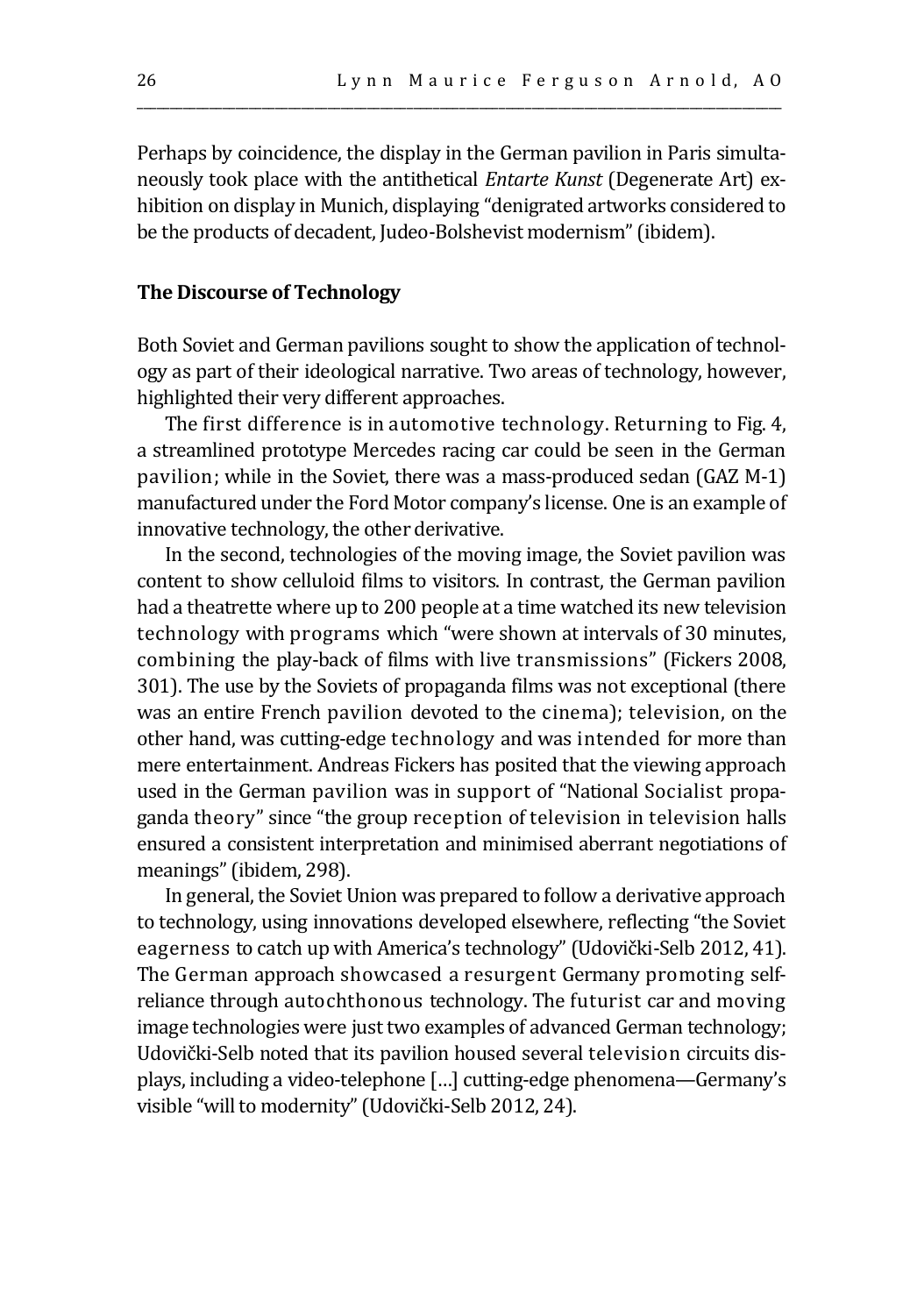## **The discourse of the Anthropic**

In addition to painting, the human form was also represented in sculpture in both pavilions. Each had external statuary portraying its respective idealisation of the relationship of humanity and the state. Richard Overy has commented that "nothing quite encapsulates the contrasting image of the new humanity in the two dictatorships more completely" than the statuary outside these two pavilions (Overy 2004, 320).

\_\_\_\_\_\_\_\_\_\_\_\_\_\_\_\_\_\_\_\_\_\_\_\_\_\_\_\_\_\_\_\_\_\_\_\_\_\_\_\_\_\_\_\_\_\_\_\_\_\_\_\_\_\_\_\_\_\_\_\_\_\_\_\_\_\_\_\_\_\_\_\_\_\_\_\_\_\_\_\_\_\_\_\_\_\_\_\_\_\_\_\_\_\_\_\_\_\_

Two statues at the entrance flanked the German pavilion. The one on the right consisted of three figures, two males in front with a raised female suggesting a guiding spirit. Sculpted by Josef Thorak, the statue was entitled *Kameradschaft* (Comradeship); Overy described the nude male figures as "models of so-called 'Aryan' man with bulging muscles and chiselled faces, standing defiantly side-by-side, one clasping the hand of the other in the expression of a unique comradely bond between race brothers and soldiercompanions" (ibidem, 320). On the left of the pavilion was Thorak's statue, entitled *Deutsche Mann und Deutsche Frau* (German Man and German Woman). This work also had three figures and idealised the male and female nude figures in the fore with a female spirit behind them.

The Soviet pavilion's external statuary was of an order of magnitude many times larger than Thorak's 5 m tall statues. Vera J. Mukhina sculpted a six-story high, forty-eight-ton stainless steel behemoth depicting two figures entitled *Rabochiy I Kolkhoznitsa* (male factory worker and female collective farm worker) jointly holding a hammer and sickle aloft. The statue promoted a "vision of a mythical working-class vanguard" (Udovički-Selb 2012, 27). Its figures were clothed in ideologically appropriate proletarian garb.

The siting of the statuary in each pavilion was also an ideological statement about their respective idealised stereotypes of humanity. In the Soviet, the work was placed atop the entire structure, with the tower becoming a mere pedestal to working-class heroes, symbols of Communism's goal of a "dictatorship of the proletariat," the *telos* of the communist project after the withering away of the state. On the other hand, the German pavilion placed idealised humanity at the foot of its pedestal, adorned by a symbol of an overarching, protective statehood: the eagle with a swastika.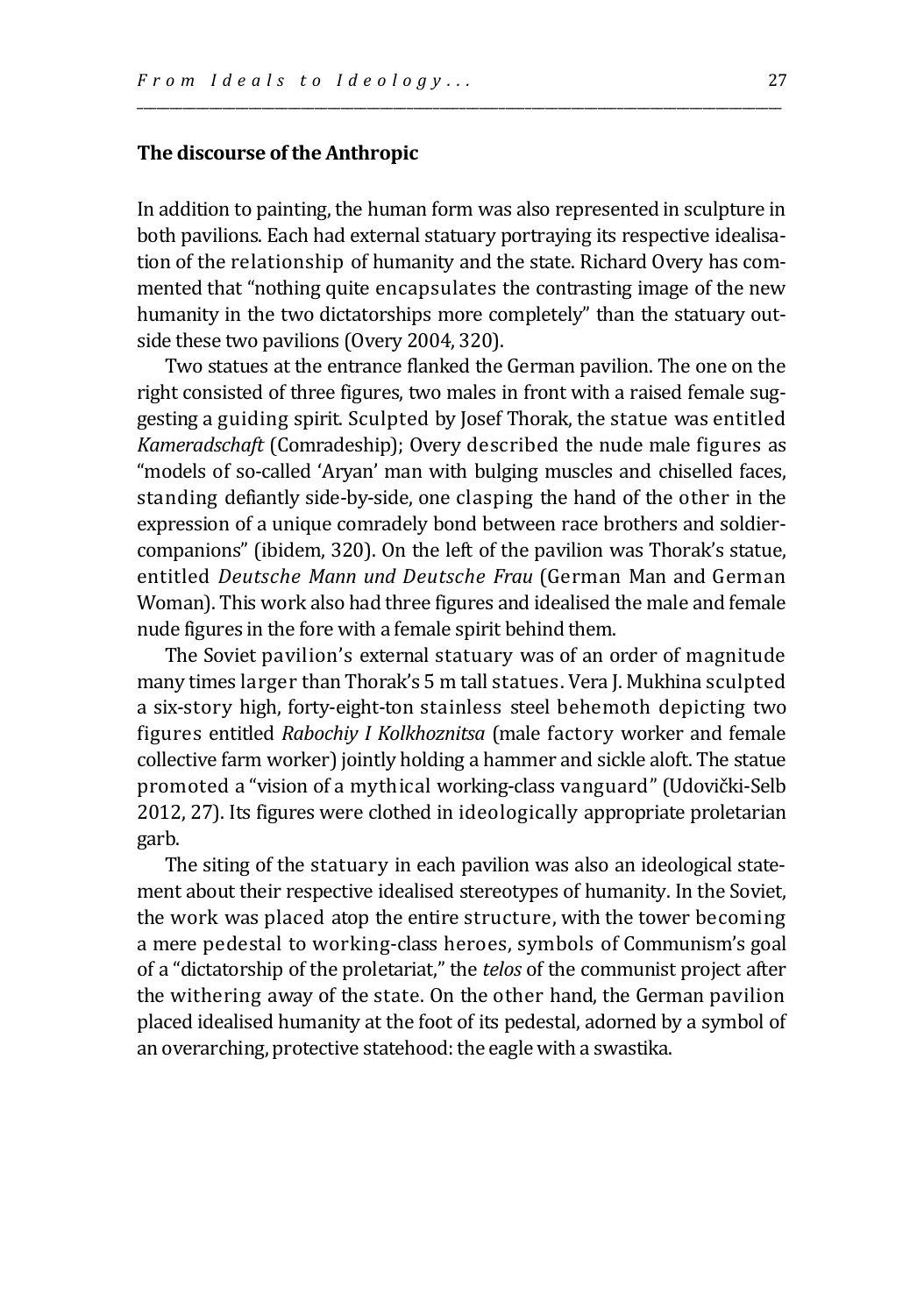## **The Discourse of Images of the Leader**

The competing New Orders on display in the two pavilions paid different obeisance in their architecture and design to their leaders. In the Soviet pavilion, a statue of a seated Lenin was placed deep in the exhibition space, but it was the upright statue of Stalin in the inner sanctum which was key to the overall discourse of the structure. That statue was the linchpin between the two vectors, the enabler of the populace seeking direction to lead to a new future. In 1937, the cult of Stalin was still being established in the populace, though it had already permeated all tiers of the body politic. A local party report advised that "there must be more popularisation of the *vozhdy* (leaders) and love for them must be fostered and inculcated in the masses, and unlimited loyalty, especially by cultivating the utmost love for comrade Stalin" (cited in Davies 1997, 150).

\_\_\_\_\_\_\_\_\_\_\_\_\_\_\_\_\_\_\_\_\_\_\_\_\_\_\_\_\_\_\_\_\_\_\_\_\_\_\_\_\_\_\_\_\_\_\_\_\_\_\_\_\_\_\_\_\_\_\_\_\_\_\_\_\_\_\_\_\_\_\_\_\_\_\_\_\_\_\_\_\_\_\_\_\_\_\_\_\_\_\_\_\_\_\_\_\_\_

Udovički-Selb has noted that "in sharp contrast with the Soviet's ubiquitous images of Stalin, virtually no portrait of Hitler was found in the German pavilion, a shrewd propaganda move by omission" (Udovički-Selb 2012, 24). The German pavilion was surprisingly understated regarding the leader of the Third Reich. The absence of his portraiture, however, was not as selfeffacing as it might at first have seemed; for, unlike Stalin, Hitler was the embodiment of Nazi ideology as both its founding voice, the author of *Mein Kampf*, and its unchallenged contemporary leader, *führer*; thus, Hitler was present even in his absence*.* On the other hand, Stalin was neither the founder of Communism nor its Soviet expression; he was only an inheritor of the mantle who, in 1937, still felt the need to stamp his authority brutally upon that inheritance.

#### **The Language of the Pavilions**

Both the Soviet and Nazi regimes strove for the mastery of communication as elements of control rather than information. Hitler had understood the power of the slogan, having written that propaganda "must be confined to a few bare essentials and those must be expressed […] in stereotyped formulas. These slogans should be persistently repeated until the very last individual has come to grasp the idea that has been put forward […] The leading slogan must […] be illustrated in many ways and from several angles" (from *Mein Kampf,* cited in Project Gutenberg). For his part, Stalin understood the social engineering power of words, having told the First Congress of the Union of Soviet Writers in 1934 that "the production of souls is more im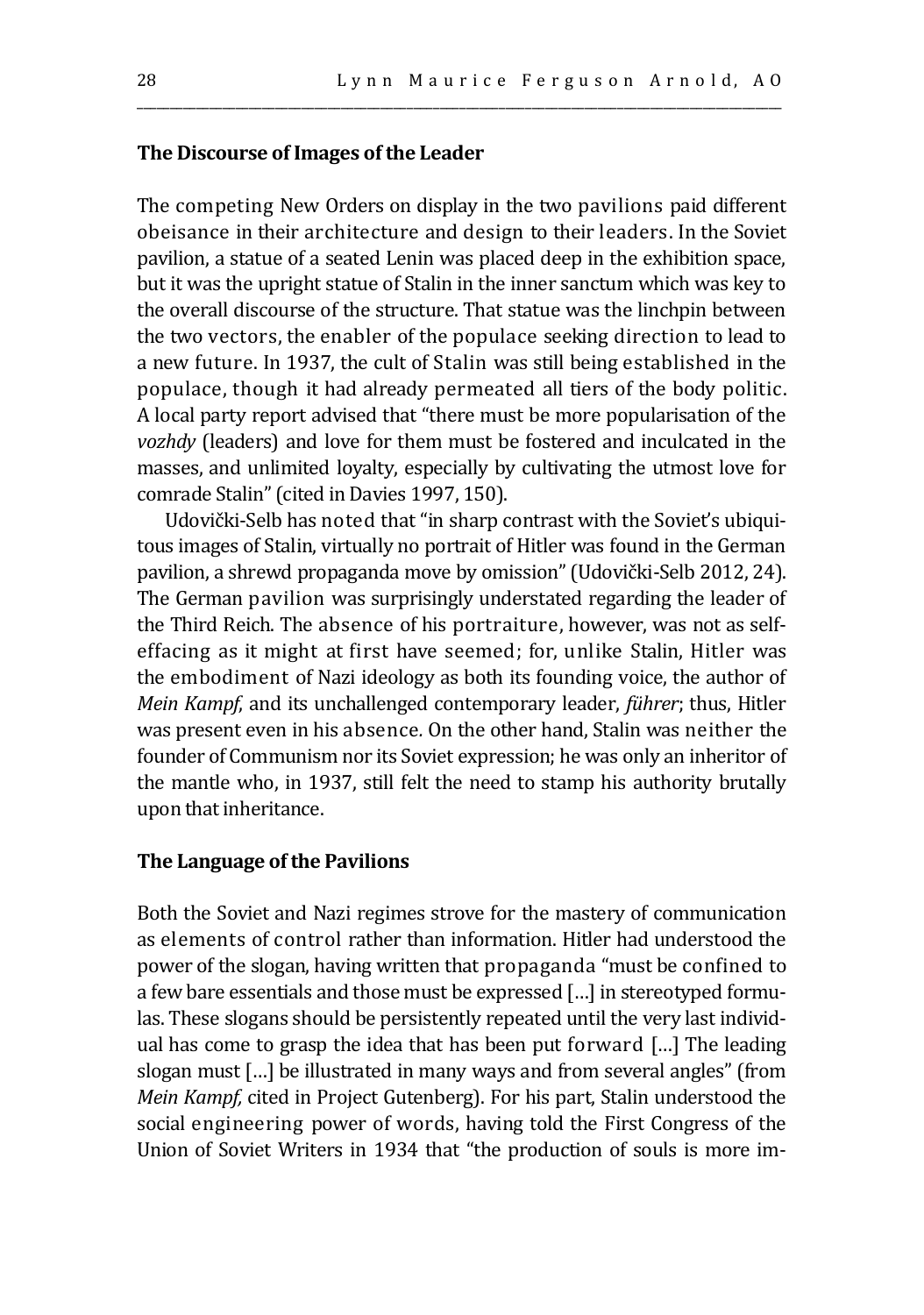portant than the production of tanks […] and therefore I raise my glass to you, writers, the engineers of the human soul" (Wikipedia, *Engineers of the Human Soul*).

\_\_\_\_\_\_\_\_\_\_\_\_\_\_\_\_\_\_\_\_\_\_\_\_\_\_\_\_\_\_\_\_\_\_\_\_\_\_\_\_\_\_\_\_\_\_\_\_\_\_\_\_\_\_\_\_\_\_\_\_\_\_\_\_\_\_\_\_\_\_\_\_\_\_\_\_\_\_\_\_\_\_\_\_\_\_\_\_\_\_\_\_\_\_\_\_\_\_

Very frequently, the enduring power of such propaganda had been through slogans. For the Nazis the overarching slogan summing up their propagandistic enterprise was *Ein Volk, ein Reich, ein Führer* (One People, One State, One Leader). Even though there were many slogans used by the Soviets in the wake of the Revolution, in the context of the 1930s, perhaps Gustav Klucis' 1931 poster slogan "USSR—shock brigade of the world proletariat" best summed up the endeavour of Soviet propaganda in that decade.

However, the Soviet and German pavilions of 1937 were not intended for their domestic audiences, and they were addressing an international one, most immediately those attending the Paris Exposition and the broader world that was watching from afar. For Hitler, that meant nuancing the increasing brutalism of his domestic message, making it palatable through such means as the 1936 Berlin Olympics. A similar need to turn a blind eye to domestic repression led the Soviets to extol internationalism through peace. While both pavilions were remarkably bereft of obvious sloganeering, there was one emblazoned in a key position in the interior of the Soviet pavilion, which in part read: "We are determined to pursue the politics of peace with all our force and by every means" (English translation of the original, which was in French) (cited in Kangaslahti, 2011, 196).

Udovički-Selb has summed up the duplicity of both pavilions thus: "The German pavilion *concealed* reality behind a classical façade; the Soviet pavilion *substituted* reality with fiction" (Udovički-Selb 2012, 45–46). How did the various sub-components of discourse style contribute to this concealment and substitution? Both required media massaging; in the case of Soviet substitution, a visitor to the pavilion noted that "Russian authorities seized the opportunity to show all that had been done […] they supplied guides and lecturers, and you came away feeling that you knew something of the aspirations of industrial Russia" (Gloucester Journal 28/08/37, 11). While German concealment was achieved by obliterating any mass mobilisation imagery, à la the Nuremberg rallies from its pavilion.

Gastón Gordillo has written that "despite their ideological differences […] these different monuments were designed as affective weapons intended to create a bodily state of respect" (Funambulist website). While there was a relative absence of propaganda through text, both pavilions, through their architecture and design, created ideological "hieroglyphs" of structure, design, and art to communicate their distinctly different totalitarian visions of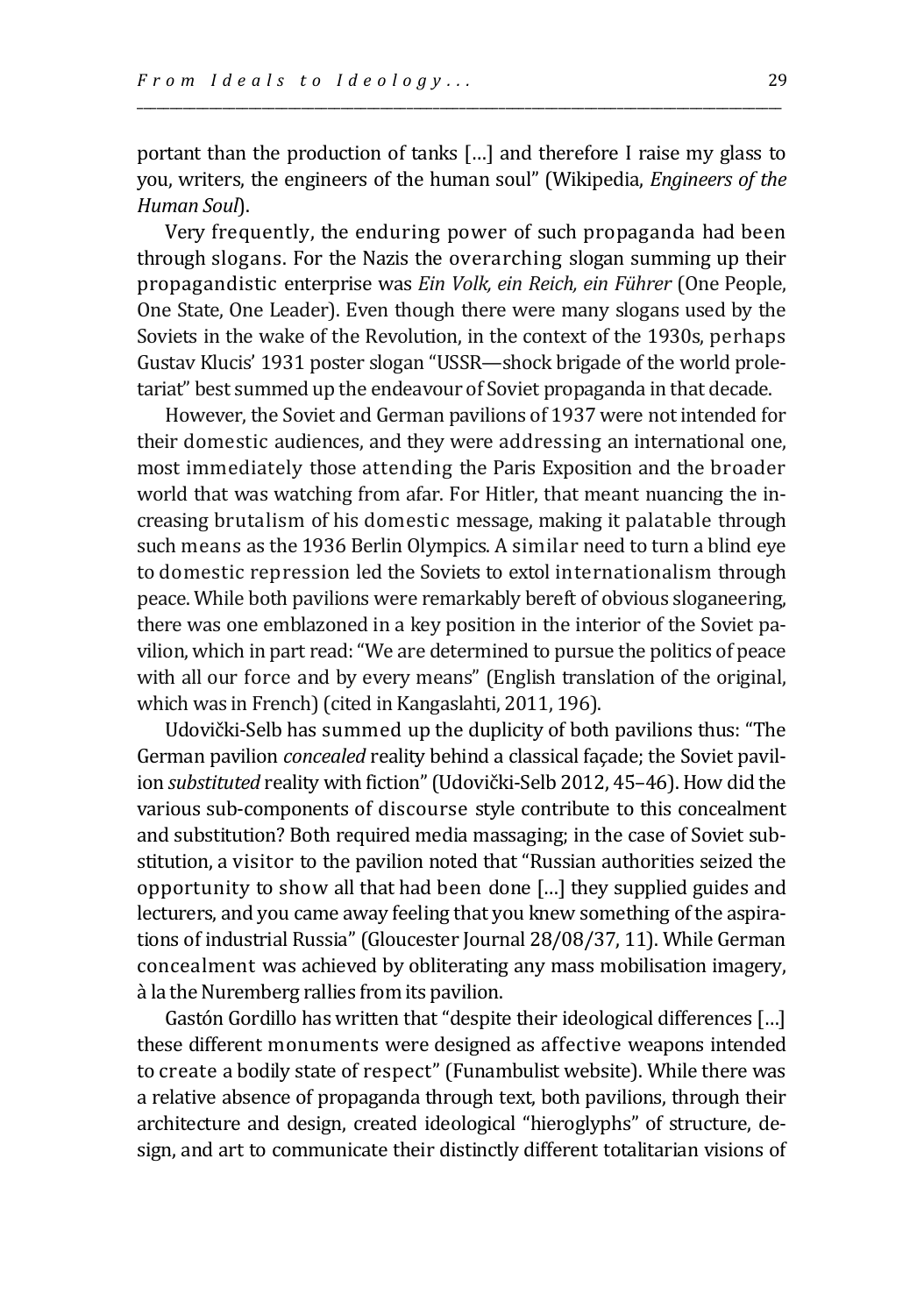an idealised future. Udovički-Selb has proffered the idea that the "most essential underlying difference between the German and the Soviet pavilions was the incarnation of two singularly different historical conditions: Epimetheus versus Prometheus" (Udovički-Selb 2012, 44). Epimetheus, the Titan representing Afterthought with his brother Prometheus, Forethought, have been described by Karl Kerenyi as "representatives of mankind" (Kerenyi 1951, 207); in Udovički-Selb's proposition, Nazi Germany looked backwards to a mythic Epimethean past for hope and inspiration, while the Soviet Union looked to a utopian Promethean future.

\_\_\_\_\_\_\_\_\_\_\_\_\_\_\_\_\_\_\_\_\_\_\_\_\_\_\_\_\_\_\_\_\_\_\_\_\_\_\_\_\_\_\_\_\_\_\_\_\_\_\_\_\_\_\_\_\_\_\_\_\_\_\_\_\_\_\_\_\_\_\_\_\_\_\_\_\_\_\_\_\_\_\_\_\_\_\_\_\_\_\_\_\_\_\_\_\_\_

## **German Discourse of Architecture and Design**

William J Dodd has described the "discourse practices of National Socialism [...] (as being) an amalgam of historical discourses which had gained currency in the long C19 […] and (which) were intensified after the defeat of 1918" (Dodd 2018, 13). Each of the elements of architecture and design of the German pavilion spoke to this, with classical structure and reactionary vectors and rich colours in defiance of modernist simplicity all against a backdrop of pre-C20 style painting. However, this reactionary and nostalgic perspective chose to speak of a promised land to which Nazi ideology would lead the Volk. In 1933 they coined the word *Gleichschaltung*. The etymology of the word comes from *Gleich* (equally) and *Schalten* (to govern), with the latter having an even earlier Old Norse origin from *skalda* (ferryboat) (Merriam online dictionary). The pavilion intended to show a promised land, rich in history but evoking new technology from a rich and distinctly German heritage. Nevertheless, the journey to the promised land, the idealised future, would need a national socialist boat steered by the Führer as a helmsman.

This presentation all came together in a project that Karen Fiss notes intended that "journalists were expected to describe the German pavilion as the embodiment of the Third Reich's dignity, restraint, and quiet pride […]" (Fiss 2009, 55).

#### **The Soviet Discourse of Architecture and Design**

Until 1944, *The Internationale* was the "national" anthem of the Soviet Union, the chorus of which went: "Then, comrades, come rally! / And the last fight let us face. / The Internationale / unites the human race." Internationalism was a message which resonated with many in the 1930s and thus was the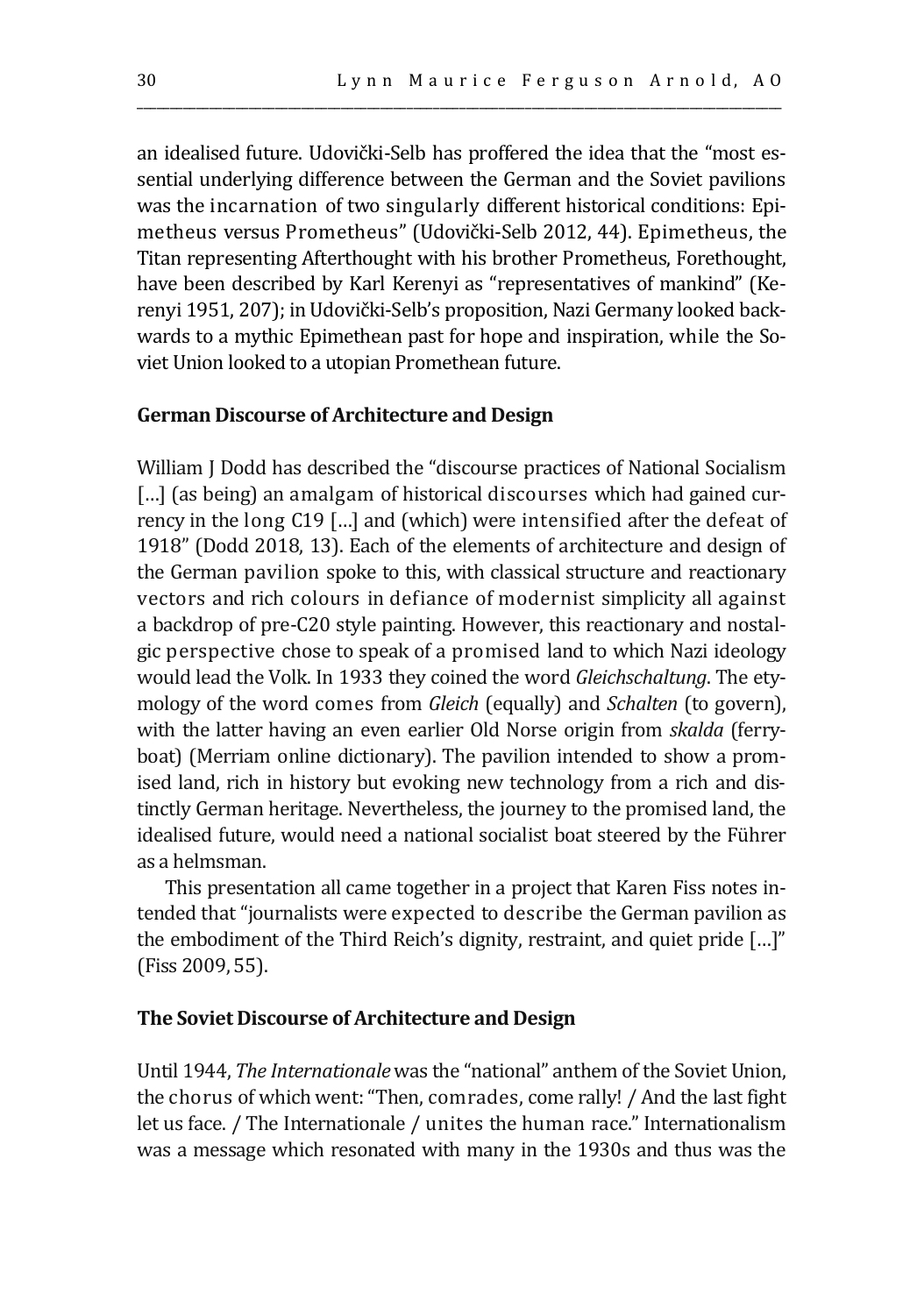spirit the Soviet pavilion addressed. Frank Lloyd Wright, who visited the pavilion, later addressed the First USSR Congress of Architects, held in Moscow in June 1937. In his closing address, he touched upon the Soviet architecture and design discourse, noting that "this tremendous social construction (the Soviet project) […] is calling upon Architecture for help and direction"(Laws,(https://culturedarm.com/1937-paris-international-exposition/)).

\_\_\_\_\_\_\_\_\_\_\_\_\_\_\_\_\_\_\_\_\_\_\_\_\_\_\_\_\_\_\_\_\_\_\_\_\_\_\_\_\_\_\_\_\_\_\_\_\_\_\_\_\_\_\_\_\_\_\_\_\_\_\_\_\_\_\_\_\_\_\_\_\_\_\_\_\_\_\_\_\_\_\_\_\_\_\_\_\_\_\_\_\_\_\_\_\_\_

There was unintended irony in Wright's reference to "this tremendous social construction," for his words were spoken during considerable turmoil within Soviet architecture, which itself had been echoing the purges happening elsewhere in the country. Indeed, two different versions of Wright's speech were published in Russian—one appearing in *Pravda,* the other printed in the journal *Arkhitektura SSR* each serving a distinct purpose in the task of engineering souls (Johnson 1990, 219).

There is no Russian word for *Gleichschaltung;* indeed, the concept had no resonance in the Soviet Union, which was premised on the idealised notion of the people and their hierarchy of *soviets* (councils). The spirit of the word "soviet" includes advice, harmony, concord, but in the 1930s, such "harmony" needed strong leadership. While the German discourse on architecture and design might have been settled while the Nazis were in power, there was, in 1937, no such finality to the debate regarding the Soviet discourse which Stalin was still in the stage of brutally shaping. His pavilion in Paris had echoed an internationalist spirit, but it would soon be replaced in the Soviet Union itself with Socialist Classicism which would predominate for the remainder of Stalin's rule.



Source: Alamy Photos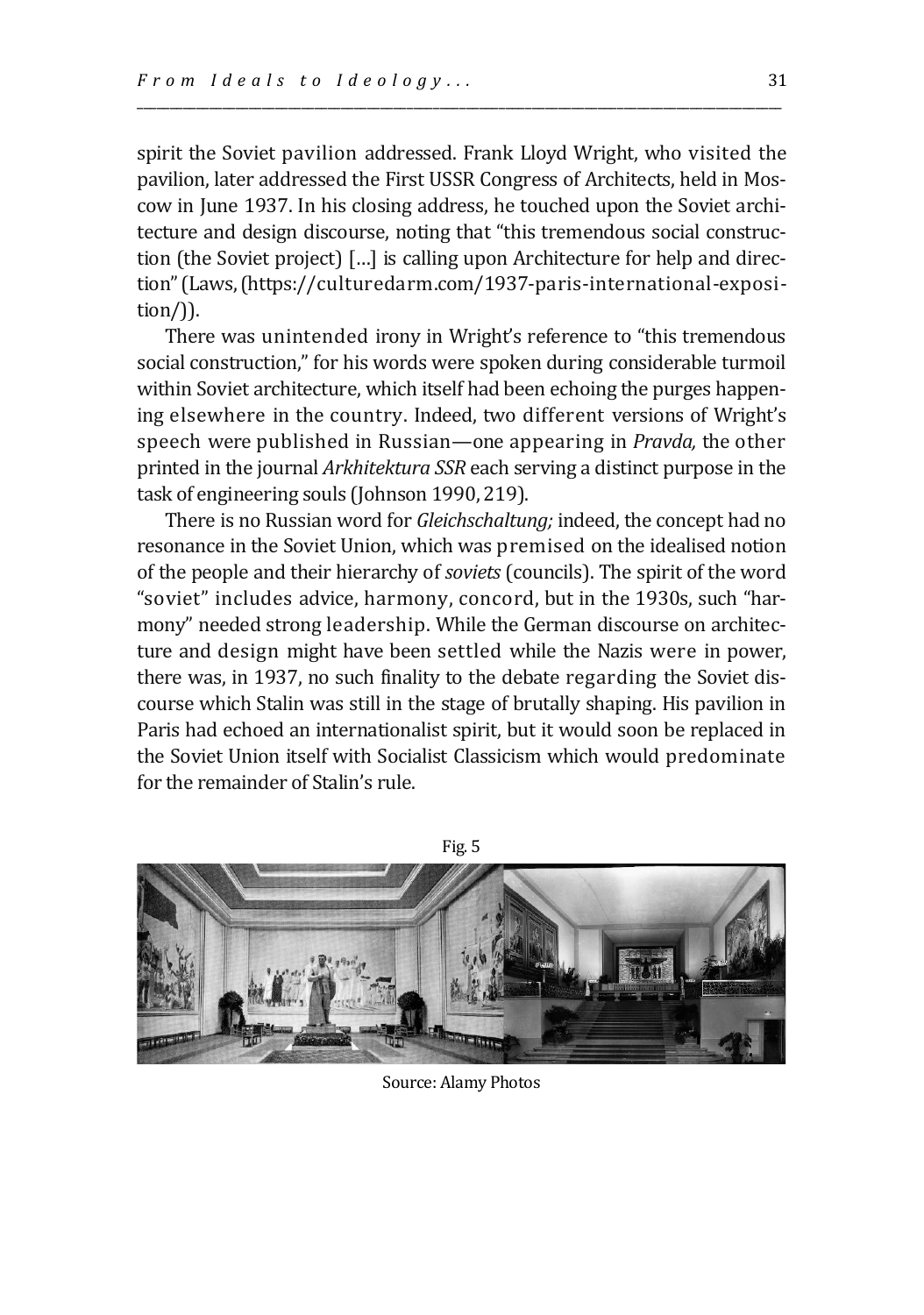## **Conclusion**

Fig. 5 shows the final salon, or inner sanctum, of each pavilion. These spaces summarised the discourse styles of the regimes as manifested at the 1937 Paris International Exposition.

\_\_\_\_\_\_\_\_\_\_\_\_\_\_\_\_\_\_\_\_\_\_\_\_\_\_\_\_\_\_\_\_\_\_\_\_\_\_\_\_\_\_\_\_\_\_\_\_\_\_\_\_\_\_\_\_\_\_\_\_\_\_\_\_\_\_\_\_\_\_\_\_\_\_\_\_\_\_\_\_\_\_\_\_\_\_\_\_\_\_\_\_\_\_\_\_\_\_

The language of a system communicates the purposes, permissions, and boundaries of socio-political context. So, the inner sanctum of these pavilions potently spoke to those tasks in different ways in their separate answering of the three objectives of international expositions laid out by the 1928 Paris Convention.

The first objective of the Paris Convention was "exhibiting the means for meeting the needs of civilisation." To circumscribe a civilisation is to set boundaries. Those boundaries were distinctively different in the two pavilions. Murals portrayed the dictatorship of the proletariat in the Soviet inner sanctum and the giant statue atop the building. On the other hand, a unified state of one people, the *Reich*, symbolised the swastika in an altar-like position in the German one.

The means of any system is by creating permissions to define the "who" permitted to flourish within its space; this relates to the second objective of the Paris Convention, "demonstrating the progress achieved in human endeavour." The murals of the Soviet inner sanctum showed a plural understanding of humanity, reflecting the multi-ethnic mix of the USSR and its internationalist viewpoint. This contrasted with the *ein Volk* homogeneity conveyed in the murals in the German pavilion. Thus, these two approaches posited a competition between internationalism and nationalist self-reliance to achieve human progress.

A system has an implied purpose by any logical analysis, a *raison d'être.*  In a similar vein, the final objective of the Paris Convention called for "showing prospects for the future." The Soviet pavilion opted for a utopian future to be arrived at by "benign" leadership, with an optimistic spirit conveyed by the murals with the father of the journey, Stalin, as a centrepiece. However, the German pavilion anchored itself in the myth of Teutonic history, alluded to by the murals, with this nostalgic pride protected by the swastika-bearing eagle.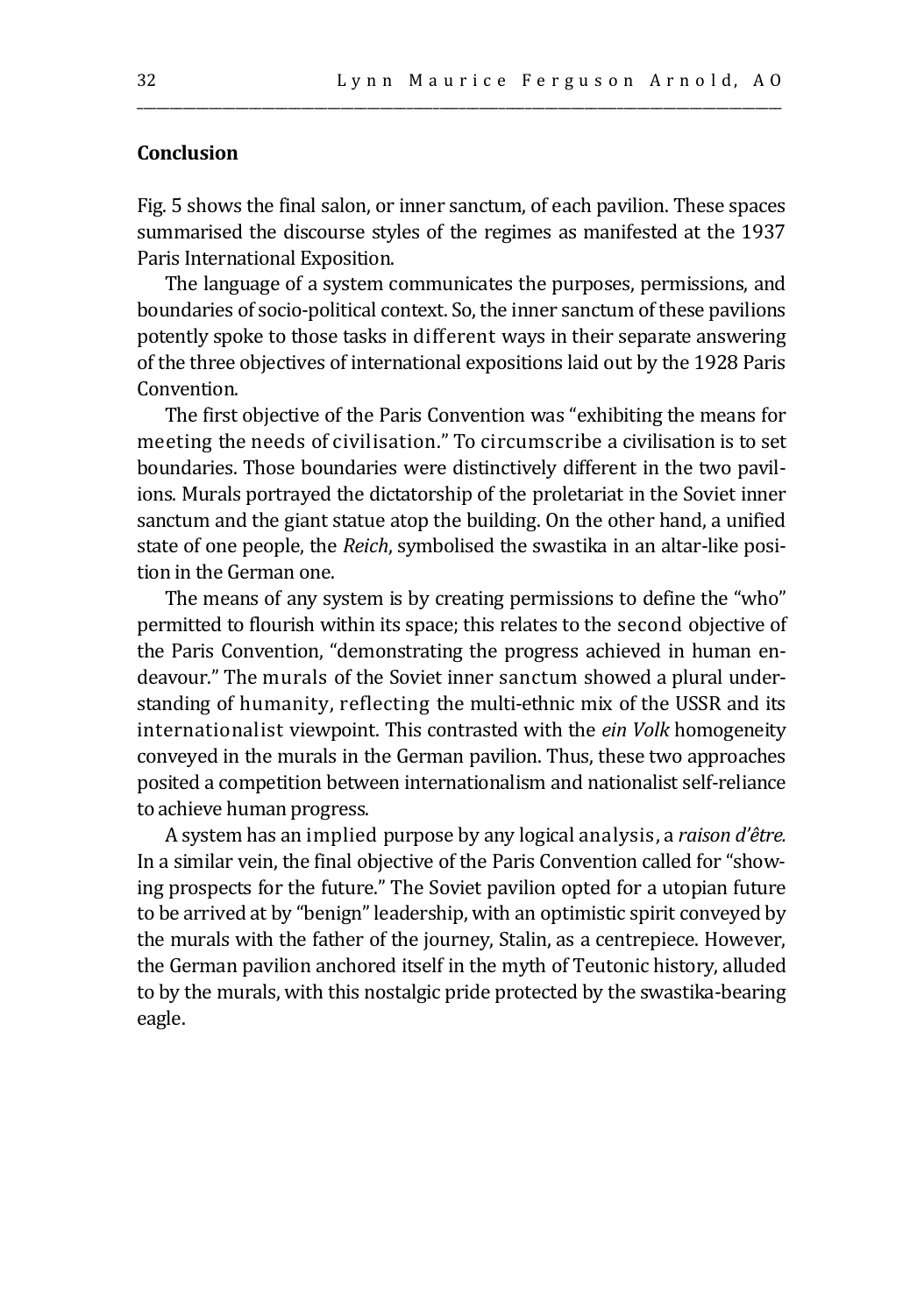#### Bibliography

1. Bureau International des Expositions, *Convention*, [in:] www.bie-paris.org/site/images/stories/files/BIE\_Convention\_eng.pdf.

\_\_\_\_\_\_\_\_\_\_\_\_\_\_\_\_\_\_\_\_\_\_\_\_\_\_\_\_\_\_\_\_\_\_\_\_\_\_\_\_\_\_\_\_\_\_\_\_\_\_\_\_\_\_\_\_\_\_\_\_\_\_\_\_\_\_\_\_\_\_\_\_\_\_\_\_\_\_\_\_\_\_\_\_\_\_\_\_\_\_\_\_\_\_\_\_\_\_

- 2. Chandler Arthur (1988), *Confrontation: The Paris Exposition Internationale des Arts et Techniques dans la Vie Moderne*,[in:] *World's Fair 8.1*, pp. 9-14.
- 3. Davies Sarah (1997), *Popular Opinion in Stalin's Russia: Terror, Propaganda and Dissent, 1934-1941*, Cambridge UP.
- 4. Dahlhaus Carl(1985), *Realism in C19 Music*, Cambridge.
- 5. De Botton Alain (2008), *The Architecture of Happiness*, McClelland & Stewart.
- 6. Dodd William J. (2018), *National Socialism and German Discourse: Unquiet Voices*, Palgrave Macmillan.
- 7. Fickers Andreas (2008), "Presenting the 'Window on the World' to the World. Competing Narratives of the Presentation of Television at the World's Fairs in Paris (1937) and New York (1939)", *Historical Journal of Film & Television*, Vol 28 (3), pp. 291-310.
- 8. Fiss Karen A. (2002), "In Hitler's Salon: The German Pavilion at the 1937 Paris Exposition Internationale", [in:] Richard A. Etlin (ed.), *Art, Culture & Media under the Third Reich*, University of Chicago, pp. 316-342.
- 9. Fiss Karen A. (2009), *Grand Illusion: The Third Reich, the Paris Exposition, and the Cultural Seduction of France,* Chicago.
- 10. *Gloucester Journal*, the 28th of August 1937.
- 11. Golan Romy (2018), *Muralnomad: Le Paradoxe de l'image murale en Europe 1927-57*, Paris: Edictions Macula.
- 12. Hunt Robert (2011), *Hunt's Handbook to the Official Catalogues: An explanatory guide*  to the natural productions and manufactures of the Great Exhibition of the Industry of *All Nations, 1851*, 2011 reprint of the original produced in London in 1851.
- 13. Gordillo Gastón (2015), "Nazi Architecture as Affective Weapon", [in:] Leopold Lambert (ed), *Funambulist Papers*, Vol. 2.
- 14. Hitler Adolph (1939), *Mein Kamp* cited from *Project Gutenberg* version of 1939 English translation by James Murphy.
- 15. Johnson Donald L. (1990), *Frank Lloyd Wright versus America: The 1930s*, MIT.
- 16. Kangaslahti Kate (2011), "Absence/Presence: The Efficacy of Text, Image, and Space at the 1937 Exposition Internationale", [in:] *Efficacy/ Efficacité: How to do things with Words and Images? 7*, Rodopi.
- 17. Kerény Karl(1951), *The Gods of the Greeks*, London: Thames and Hudson.
- 18. Laws Christopher, *Art and Political Crises: The 1937 Paris International Exposition*, [online] https://culturedarm.com/1937-paris-international-exposition/.
- 19. Le Corbusier (1987), *The Decorative Art of Today*, English translation 1987, MIT Press.
- 20. McClelland James C. (1985), "The Utopian and the Heroic: Divergent Paths to the Communist Educational Ideal", [in:] Gleason Abbott *et al.* (eds), *Bolshevik Culture: Experiment and Order in the Russian Revolution*, Indiana University Press, pp. 114-130
- 21. Overy Richard J. (2004), *The Dictators: Hitler's Germany and Stalin's Russia*, W. W. Norton & Co, New York.
- 22. Udovički-Selb Danilo (2012), "Facing Hitler's Pavilion: The Uses of Modernity in the Soviet Pavilion at the 1937 Paris International Exposition", *Journal of Contemporary History*, Vol. 71, No. 1, Special Issue: Sites of Convergence—The USSR and Communist Eastern Europe at International Fairs Abroad and at Home, pp. 13-47.